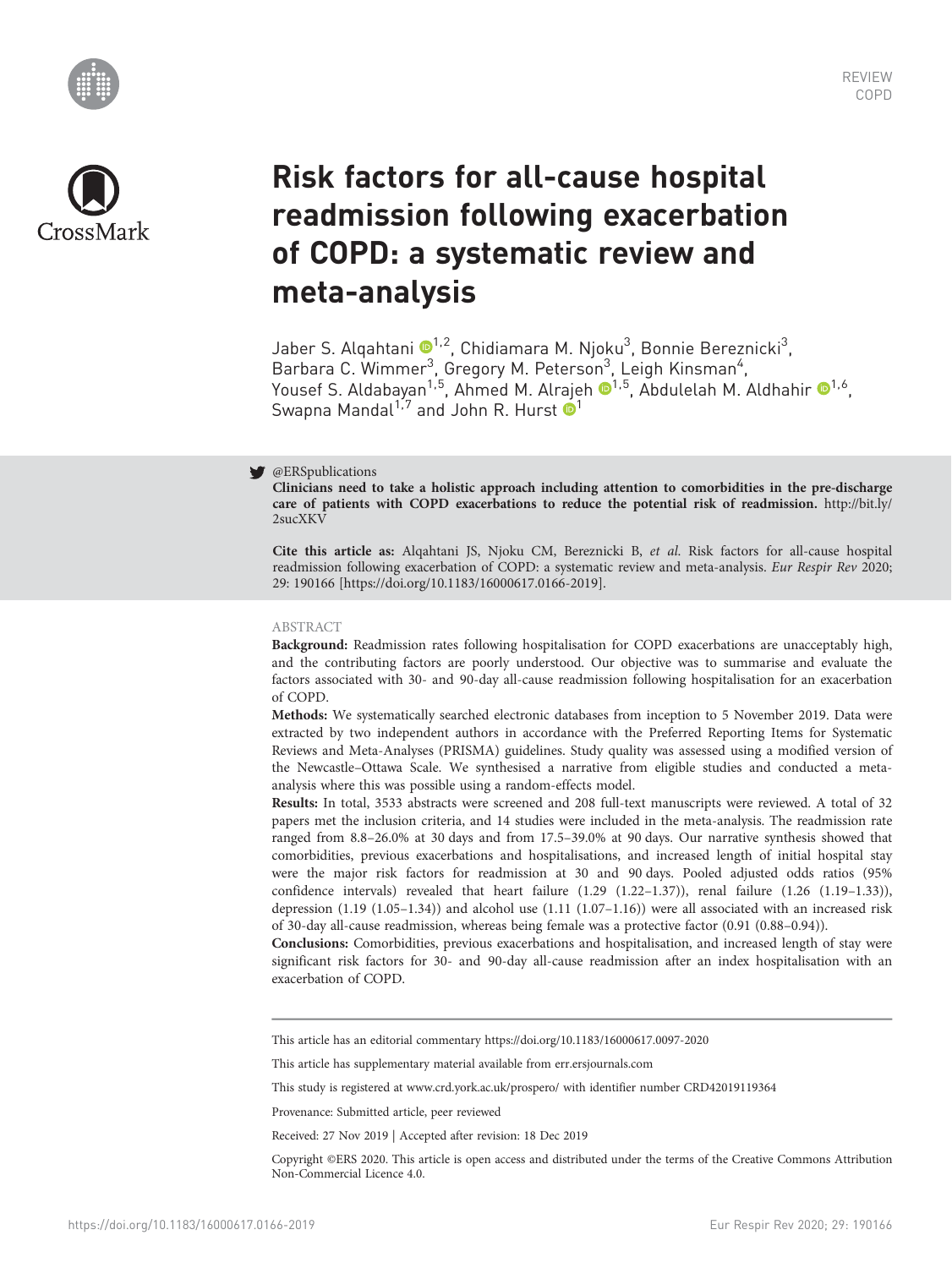# Introduction

Exacerbations of COPD are a major cause of hospitalisation and mortality [\[1](#page-13-0), [2\]](#page-13-0). According to the Global Burden of Disease study [[1\]](#page-13-0), there were 251 million cases of COPD worldwide in 2016. An estimated 3.17 million deaths were caused by COPD in 2015, accounting for 5% of all global deaths, and projections suggest that COPD will soon be the third leading cause of death worldwide [\[1\]](#page-13-0). COPD is punctuated by periodic deteriorations in respiratory symptoms called exacerbations; exacerbations cause most of the hospitalisations, with significant effects on morbidity and mortality [\[3\]](#page-13-0).

For patients surviving hospitalisation with a COPD exacerbation, readmission to hospital is a major problem. Identifying and mitigating risk factors for readmission is therefore important [[4](#page-13-0), [5](#page-13-0)]. In the USA, around 19% of COPD patients are readmitted within 30 days, while in the UK the all-cause readmission rates are 24% within 30 days and 43% within 90 days of discharge [[5](#page-13-0), [6](#page-13-0)]. Data from the European COPD Audit show that the risk of in-hospital mortality was substantially higher in readmitted patients compared to non-readmitted patients (13.4% versus 2.3%) [\[7\]](#page-13-0). Differences in readmission rates have been associated with unexplained variations in care quality [\[8\]](#page-13-0). In the USA, the Centers for Medicare and Medicaid Services have applied financial penalties to hospitals that have high readmission rates and have considered readmissions a marker of the quality of care [[9, 10](#page-13-0)]. Similar penalties have been applied in the British NHS in an attempt to reduce readmission rates and improve quality of care [[11](#page-13-0)]. Globally, preventing readmissions among patients with COPD following acute exacerbations has been recognised as a high-priority management strategy [[12](#page-13-0)]. Recently, the official American Thoracic Society workshop report on reducing COPD readmission emphasised the need for improvements in identifying risk factors for COPD readmissions [\[13\]](#page-13-0).

Reflecting the importance of readmissions to patients, clinicians and payers, there has been considerable research assessing the risk factors that lead to readmissions. However, whilst there was a 2007 systematic review examining risk factors for COPD-related readmissions [\[14\]](#page-13-0), there is no existing review investigating risk factors for all-cause COPD readmission. Therefore, the purpose of this systematic review was to evaluate and summarise the risk factors for all-cause hospital readmissions in patients admitted for COPD exacerbations, and to identify areas of research to mitigate such risk.

#### **Methods**

#### Protocol and registration

This systematic review was conducted in accordance with the Preferred Reporting in Systematic Reviews and Meta-Analyses (PRISMA) guidelines [[15](#page-13-0)] and the review was prospectively registered on PROSPERO (identifier CRD42019119364).

#### Search strategy

We searched MEDLINE, Embase, CINAHL and Scopus from inception to 5 November 2019. We used an extensive search strategy developed for retrieving this type of evidence, which included the reference list of eligible papers [\(tables S1 and S2\)](http://err.ersjournals.com/lookup/doi/10.1183/16000617.0166-2019.figures-only#fig-data-supplementary-materials).

#### Inclusion criteria

The PICO framework was used in our search strategy: P: population (COPD patients admitted due to COPD exacerbation); I: intervention (not applicable); C: comparison ( patients get readmitted versus not readmitted); O: outcome (readmission within 30 and 90 days). We included studies that investigated: 1) readmission/rehospitalisation after an initial admission with COPD exacerbation; 2) all-cause readmission defined as any emergency (non-elective) readmission to hospital; and 3) studies that investigated all-cause readmissions and analysed the contribution of risk factors and/or predictors associated with readmission/ rehospitalisation.

#### Exclusion criteria

We excluded the following: 1) studies that examined readmission risk >1 year after discharge from index admission; 2) intervention studies that did not include examination of risk factors for all-cause hospital

**Affiliations**: <sup>1</sup>UCL Respiratory, University College London, London, UK. <sup>2</sup>Dept of Respiratory Care, Prince<br>Sultan Military College of Health Sciences, Dammam, Saudi Arabia. <sup>3</sup>School of Medicine, College of Health and Medicine, University of Tasmania, Hobart, Australia. <sup>4</sup> School of Nursing and Midwifery, University of Newcastle, Port Macquarie, Australia. <sup>5</sup>Dept of Respiratory Care, King Faisal University, Al Ahsa, Saudi Arabia.<br><sup>6</sup> Respiratory Care Department, Faculty of Annlied Medical Sciences, Jazzn University, Jazzn, Saudi Arabia. <sup>6</sup> Respiratory Care Department, Faculty of Applied Medical Sciences, Jazan University, Jazan, Saudi Arabia. 7 Royal Free London NHS Foundation Trust, London, UK.

Correspondence: Jaber S. Alqahtani, UCL Respiratory, University College London, Rowland Hill Street, London NW3 2PF, UK. E-mail: [Alqahtani-Jaber@hotmail.com](mailto:Alqahtani-Jaber@hotmail.com)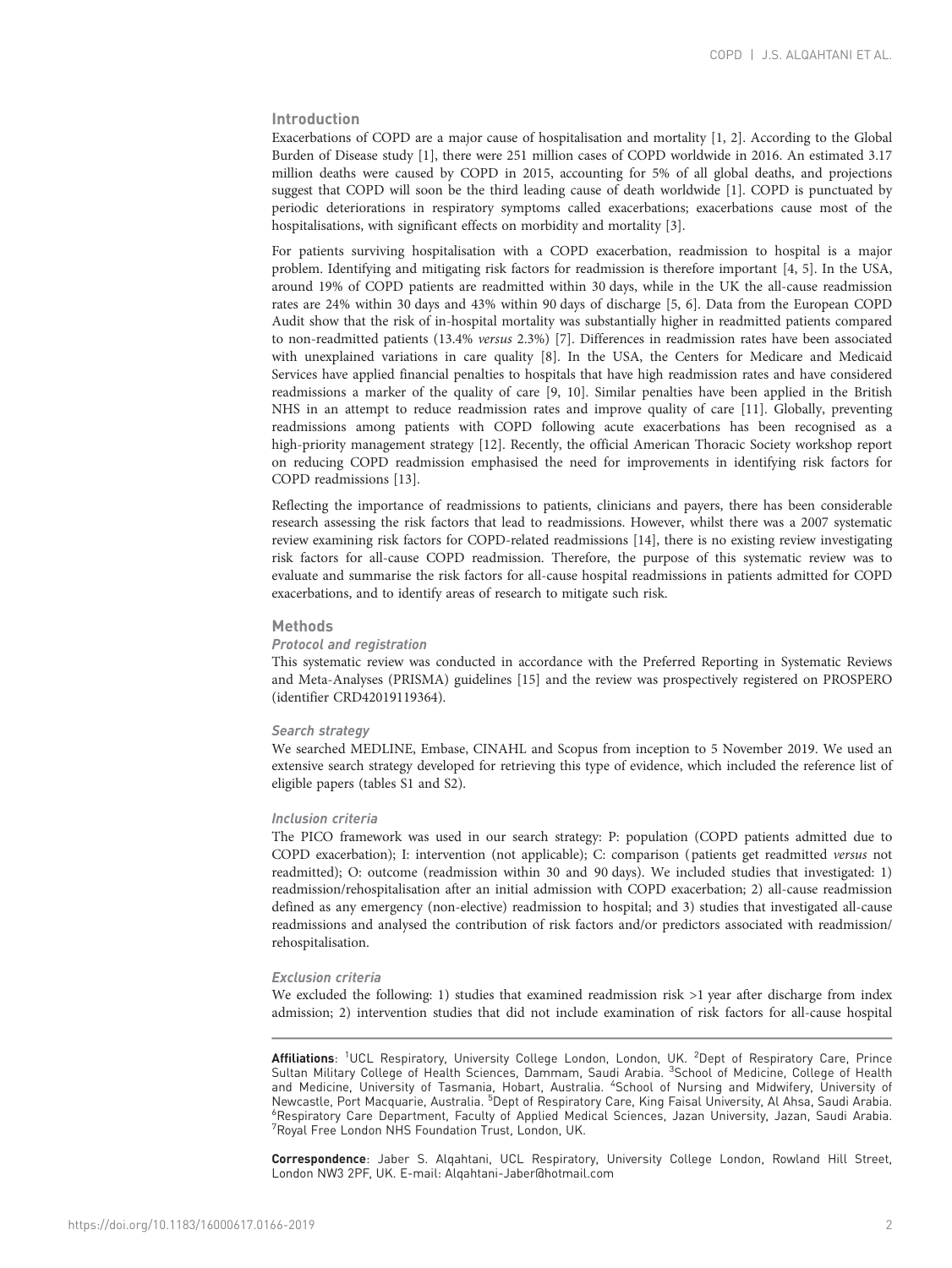readmission for patients with COPD in the control group; 3) studies that included factors/predictors/ causes for readmission but did not specifically analyse all-cause COPD readmission-related factors; 4) conference abstracts, editorial reports, correspondence, reviews, qualitative studies and theses; 5) non-English manuscripts; and 6) non-full-text articles.

## Data collection

Two authors ( J.S. Alqahtani and J.R. Hurst) independently screened titles and abstracts of potential studies and conflicts were resolved through a discussion with a third author (S. Mandal). Full-text articles of potential studies were then independently read by two authors ( J.S. Alqahtani and C.M. Njoku) to identify studies meeting the inclusion criteria. The reference lists from all identified studies and reviews were scrutinised for eligible articles. Disagreement on selected papers was resolved through discussion with a third author ( J.R. Hurst).

#### Quality assessment

Two authors independently evaluated the methodological quality of included studies using a modified version of the Newcastle–Ottawa Scale [[16](#page-13-0)]. This scale utilises a "star" system with a maximum score of nine stars for each study. Study ratings are categorised as good (7–9 stars), fair (4–6 stars) or poor (1–3 stars). Any disagreement in the quality assessment was resolved by discussion with a third author [\(supplementary material](http://err.ersjournals.com/lookup/doi/10.1183/16000617.0166-2019.figures-only#fig-data-supplementary-materials)).

### Data synthesis

We were not able to perform a meta-analysis on all results because of the heterogeneity of included studies and inconsistencies in reporting risk factors across studies. However, we did conduct a meta-analysis using summary data from 14 studies to synthesise adjusted odds ratios for risk factors where results were reported consistently (for example, similar age ranges) and where a variable was reported in at least four studies in total. To account for study heterogeneity, we used the random-effects model in Stata 14.0 (StataCorp LLC, College Station, TX, USA). Data are displayed using forest plots. We examined between-study heterogeneity using the  $I^2$  statistic. A narrative synthesis of the results was conducted, guided by study quality.

#### Results

An initial search generated 3533 potentially relevant papers, of which 1657 were immediately excluded due to duplication. After the first screening of title and abstract, 208 papers were potentially relevant according to the inclusion criteria. An additional 176 papers were excluded after full-text review, which resulted in 32 studies that satisfied all criteria. The reference list of the relevant papers was also examined and did not result in any new papers ([figure 1\)](#page-3-0).

#### Description of included studies

A summary of the included studies is presented in [table 1,](#page-4-0) Out of 32 studies, 27 were conducted retrospectively and five were conducted prospectively; 21 studies were conducted in the USA, three in the UK, two in Canada and one each in Spain, Korea, Hong Kong, Israel, Australia and Europe. All papers were published between 2013 and 2019, and included a total of 3 982 881 patients. Among the 32 studies, three were rated as "fair" in the quality assessment. The remaining papers were ranked as "good" quality. A detailed description of the studies is presented in [table S3](http://err.ersjournals.com/lookup/doi/10.1183/16000617.0166-2019.figures-only#fig-data-supplementary-materials). The all-cause readmission rates ranged from 8.8% to 26.0% at 30 days, 17.5% to 39.0% at 90 days, and from 8.8% to 65.2% at 1 year. Studies described several risk factors for all-cause COPD readmission at different time-points, the results of which are summarised in [figure 2](#page-8-0) and [table S4](http://err.ersjournals.com/lookup/doi/10.1183/16000617.0166-2019.figures-only#fig-data-supplementary-materials). The details of all risk factors and the quality assessment of each study are presented in [tables S3 and S5.](http://err.ersjournals.com/lookup/doi/10.1183/16000617.0166-2019.figures-only#fig-data-supplementary-materials)

## Meta-analysis results

We conducted a meta-analysis on 14 studies examining five risk/protective factors associated with all-cause 30-day readmission, including a total of 3 792 506 patients, which represents ∼95% of the total sample size of the included papers. These studies were included because the reported risk factors in such studies were consistent among them. This included 2442 314 participants in eight studies that reported heart failure as a risk factor, 2349 651 in six studies that reported depression as a risk factor, 2 331 529 in six studies that reported alcohol use as a risk factor, 2 261 874 in four studies that reported renal failure as a risk factor and 3 506458 in nine studies that found that female sex was a protective factor. There was heterogeneity between studies with significant  $I^2$  values that ranged from 59.8% to 96.7%; therefore, we calculated the pooled adjusted odds ratio values using a random-effect model. There was no adjustment for forced expiratory volume in 1 s in the selected odds ratios because there were no confirmatory spirometry values available to clinicians at the time of management. The pooled adjusted odds ratios for heart failure, renal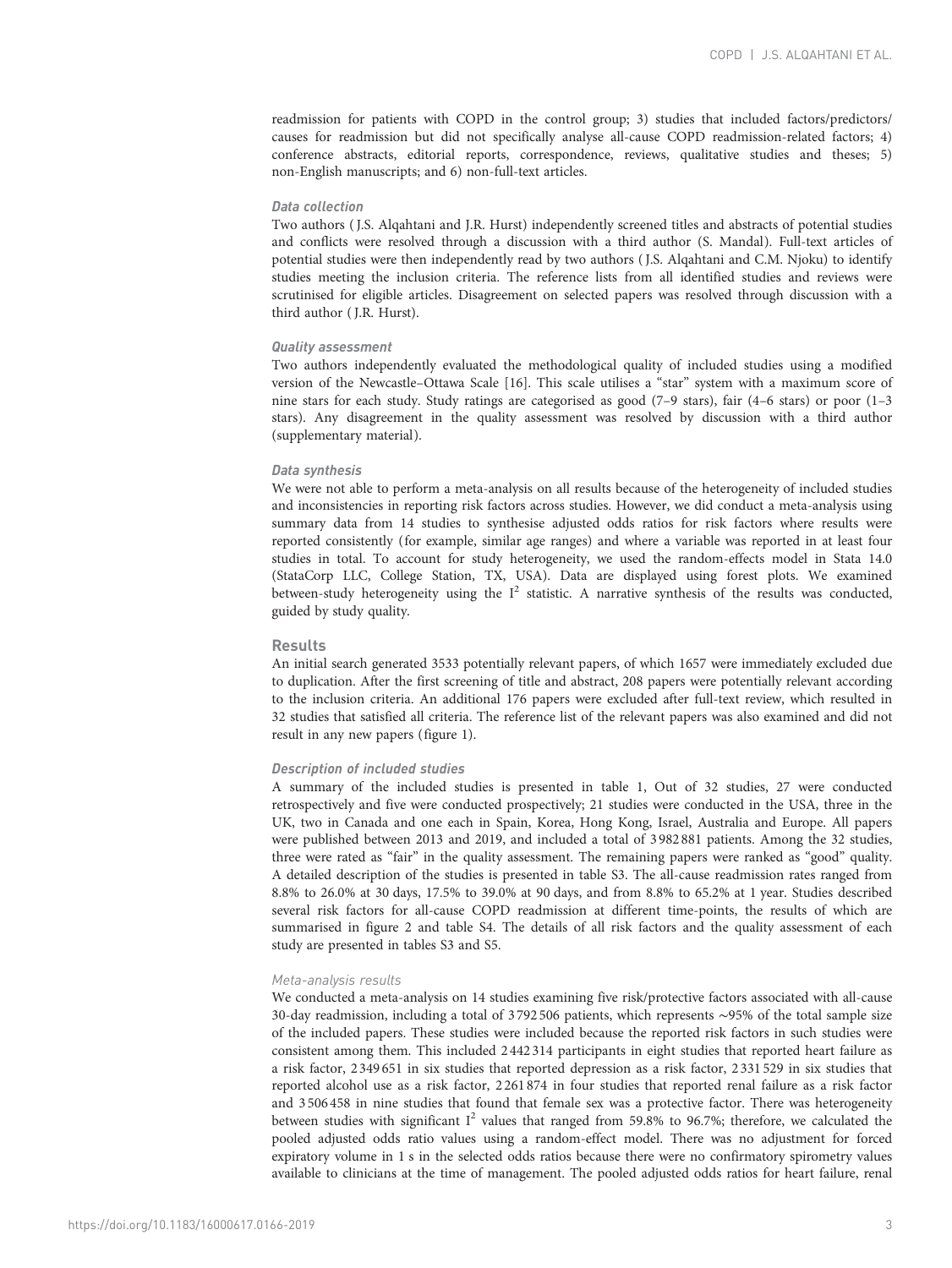<span id="page-3-0"></span>

FIGURE 1 Flow diagram of studies included in the review based on the Preferred Reporting Items for Systematic Review and Meta-Analysis Guidelines.

failure, depression, alcohol use and female sex are presented using forest plots [\(figures 3](#page-8-0)–[7\)](#page-10-0). Heart failure was associated with the highest odds of readmission followed by renal failure, then depression.

In general, the significant risk factors for 30- and 90-day all-cause readmission were comorbidities, previous exacerbations and hospitalisations, and increased length of initial hospital stay. A narrative synthesis of the 30-day studies appears below, with further detail on the 90-day studies included in the [supplementary material](http://err.ersjournals.com/lookup/doi/10.1183/16000617.0166-2019.figures-only#fig-data-supplementary-materials).

# Narrative synthesis: risk factors for all-cause readmission at 30 days Comorbidities

Overall, 17 out of 32 studies reported various comorbidities as significant risk factors for 30-day readmission, with heart failure, depression and renal failure included in our meta-analysis. Many other comorbidities were also reported [\(tables S2 and S3](http://err.ersjournals.com/lookup/doi/10.1183/16000617.0166-2019.figures-only#fig-data-supplementary-materials)). Four studies [\[22, 38, 43](#page-14-0), [47\]](#page-14-0) used the comorbidity index to assess comorbidities. SPECE et al. [\[47\]](#page-14-0) found that each one-point increase in comorbidity index was associated with a 24% increased risk of readmission or death: OR 1.24 (95% CI 1.18–1.30).

## Previous COPD exacerbations and hospitalisations

Previous exacerbations and hospitalisations were risk factors for 30-day readmission in nine studies. An emergency room visit in the previous 6 months (1 versus 0) was associated with increased readmission risk with OR 1.90 (95% CI 1.01-3.58) in the study by BASHIR et al. [[19\]](#page-14-0) and OR 1.25 (95% CI 1.21-1.29) in the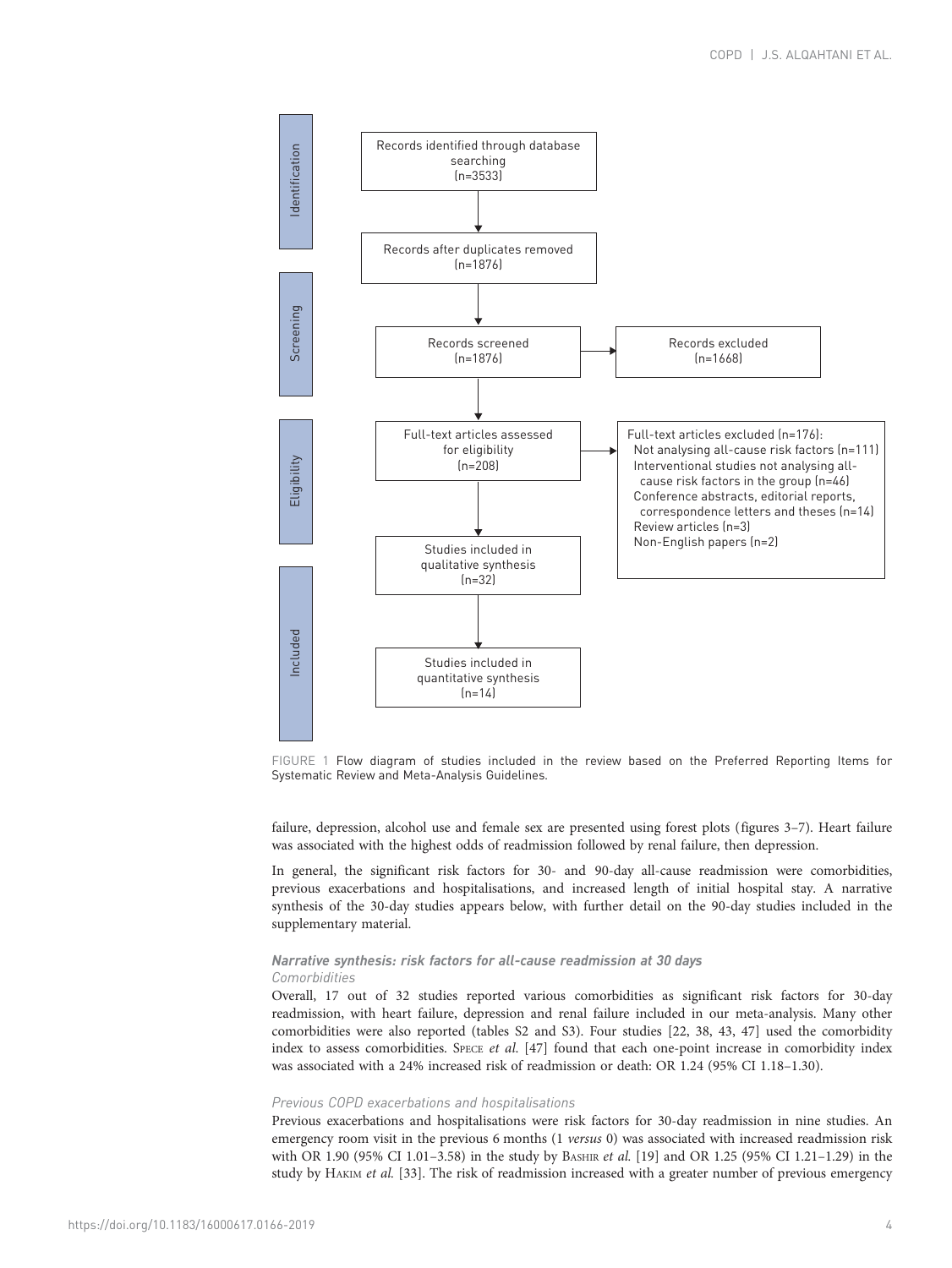| <b>First author</b><br>[ref.] | <b>Study</b><br>design | Sample size                                                                 | Age years                                          | <b>GOLD</b><br>severity | <b>Readmission</b><br>time | Causes and rates of readmission, in<br>order of prevalence                                                                                                                                                                                              | <b>Study</b><br>quality |
|-------------------------------|------------------------|-----------------------------------------------------------------------------|----------------------------------------------------|-------------------------|----------------------------|---------------------------------------------------------------------------------------------------------------------------------------------------------------------------------------------------------------------------------------------------------|-------------------------|
| ALMAGRO [17]                  | P                      | Total:<br>$n = 983$<br>M: n=899<br>(92%)<br>$F: n=84 [8%]$                  | $72.25 \pm 9.7$                                    | GOLD <sub>3</sub>       | 90 day and<br>1 year       | All readmission at 90 days: 34.2%<br>All readmission at 1 year: 53.8%                                                                                                                                                                                   | Good                    |
| <b>BAKER</b> [18]             | R                      | Total:<br>$n = 6095$<br>M: n=2499<br>$(40.8\%)$<br>$F: n=3596$<br>[59.2%]   | $40 - 65$                                          | Not<br>reported         | $1, 3$ and<br>12 months    | All readmission at 30 days: 8.3%<br>67.6% readmitted for COPD<br>32.2% non-COPD<br>All readmission at 90 days: 17.5%<br>67% were readmitted for COPD<br>33% non-COPD<br>All readmission at 1 year: 41.5%<br>66.5% readmitted for COPD<br>33.5% non-COPD | Good                    |
| <b>BASHIR</b> [19]            | $\mathsf{R}$           | Total:<br>$n = 461$<br>$M: n=311$<br>$(67.5\%)$<br>$F: n=150$<br>$(32.5\%)$ | $71.7 \pm 13.3$                                    | Not<br>reported         | 30 days                    | Overall rate: 16.5%                                                                                                                                                                                                                                     | Good                    |
| <b>BOLLU</b> [20]             | $\mathsf{R}$           | Total:<br>$n = 2463$<br>$M: n=1054$<br>[43%]<br>$F: n=1409$<br>(57%)        | $72.5 \pm 12$                                      | Not<br>reported         | 30 days                    | Overall rate: 20.6%<br>Rate in arformoterol patients (8.7%)<br>Rate in nebulised SABA patients (11.9%)                                                                                                                                                  | Good                    |
| <b>BOTTLE</b> [21]            | R                      | Total: n=96<br>053<br>M: n=46388<br>$(48.3\%)$<br>$F: n=49665$<br>(51.7%)   | $36 - 285$                                         | Not<br>reported         | 30 days                    | Overall rate: 16.5%<br>Non-COPD [60.9%]<br>COPD related (39.1%)                                                                                                                                                                                         | Good                    |
| <b>CANDRILLI</b><br>[22]      | R                      | Total: n=264<br>526<br>M: n=129769<br>(49%<br>$F: n=134757$<br>(51%)        | 30 days=67.69<br>±11.26<br>90 days=67.42<br>±11.23 | Not<br>reported         | 30 days and<br>90 days     | Overall rate at 30 days: 19.82%<br>Overall rate at 90 days: 28.31%                                                                                                                                                                                      | Good                    |
| CHAN [23]                     | R                      | Total: n=65<br>497<br>M: n=50456<br>(77%)<br>$F: n=15041$<br>(23%)          | 76.81±9.6                                          | Not<br>reported         | 30 days                    | Overall rate: 24.2%                                                                                                                                                                                                                                     | Good                    |
| CHAWLA [24]                   | P                      | Total:<br>$n = 54$<br>$M: n=30$<br>(55%)<br>$F: n=24$ (45%)                 | $70 + 12$                                          | GOLD <sub>3</sub>       | 30 days                    | Overall rate: 26%                                                                                                                                                                                                                                       | Fair                    |
| Сног [25]                     | $\mathsf{R}$           | Total:<br>n=704<br>$M: n=492$<br>(70%<br>F: n=212 (30%)                     | $72.4 + 9.5$                                       | GOLD 2-3                | 30 days                    | Overall rate: 9.3%                                                                                                                                                                                                                                      | Good                    |

<span id="page-4-0"></span>TABLE 1 Characteristics of the included studies, with quality assessment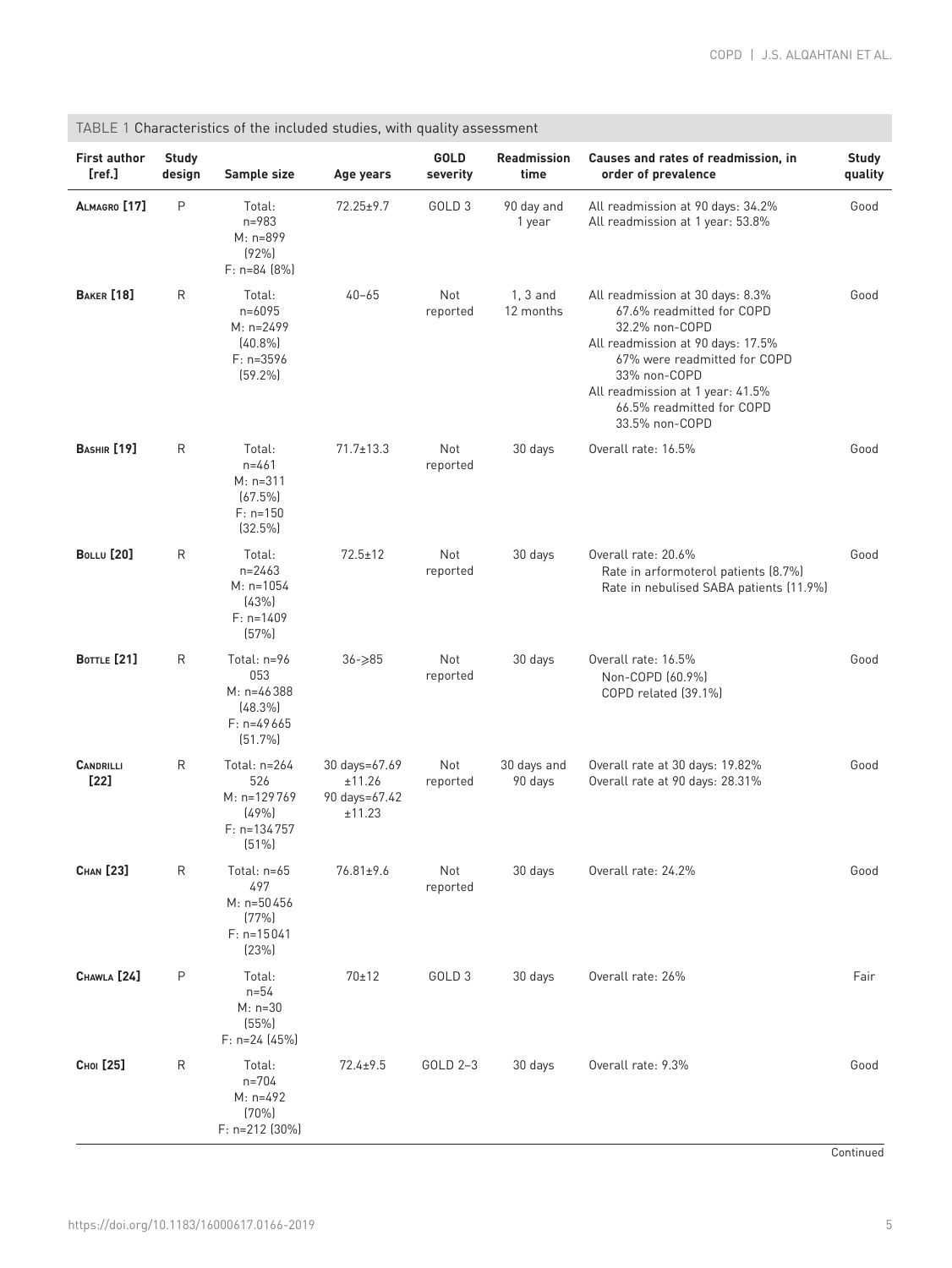|                               | <b>TABLE 1 Continued</b> |                                                                      |                 |                   |                               |                                                                                                                                                                                                                                                                                                                |                         |  |
|-------------------------------|--------------------------|----------------------------------------------------------------------|-----------------|-------------------|-------------------------------|----------------------------------------------------------------------------------------------------------------------------------------------------------------------------------------------------------------------------------------------------------------------------------------------------------------|-------------------------|--|
| <b>First author</b><br>[ref.] | <b>Study</b><br>design   | Sample size                                                          | Age years       | GOLD<br>severity  | <b>Readmission</b><br>time    | Causes and rates of readmission, in<br>order of prevalence                                                                                                                                                                                                                                                     | <b>Study</b><br>quality |  |
| <b>COUILLARD</b><br>[26]      | R                        | Total:<br>$n = 167$<br>$M: n=86$<br>[51.5%]<br>$F: n=81$ (48.5%)     | $71.4 \pm 10.3$ | GOLD <sub>2</sub> | 1 year                        | Overall rate: 58%                                                                                                                                                                                                                                                                                              | Good                    |  |
| <b>ECHEVARRIA</b><br>$[27]$   | P                        | Total:<br>$n = 2417$<br>$M: n=1119$<br>(46%)<br>$F: n=1298$<br>(54%) | $72.5 \pm 10.1$ | GOLD <sub>3</sub> | 90 day                        | Overall rate: 39%                                                                                                                                                                                                                                                                                              | Good                    |  |
| EPSTEIN [28]                  | R                        | Total:<br>$n = 539$<br>$M: n=325$<br>(60%<br>$F: n=214$ (40%)        | 69.19±11.75     | Not<br>reported   | 60 day                        | Overall rate: 26.35%<br>Non-COPD (58.45%)<br>Due to AECOPD (41.55%)                                                                                                                                                                                                                                            | Good                    |  |
| EHSANI <sup>[29]</sup>        | P                        | Total:<br>$n = 42$<br>$M: n=28$<br>$(66.7\%)$<br>$F: n=14$ (33.3%)   | 70±8.6          | Not<br>reported   | 30 day                        | Overall rate: 9.5%                                                                                                                                                                                                                                                                                             | Fair                    |  |
| <b>GENAO</b> [30]             | R                        | Total: n=52<br>741<br>M: n=23397<br>(44%<br>$F: n=29344$<br>(56%)    | $71.4 \pm 10.3$ | Not<br>reported   | 30 day, 1 year<br>and 3 years | Overall rate at 30 days: 25.5%<br>Overall rate at 1 year: 73%<br>COPD (AECOPD) (20%)<br>Pneumonia (7.22%)<br>Heart failure (4.64%)<br>Respiratory failure (3.5%)<br>Chest pain (2.8%)<br>Others (61.84%)                                                                                                       | Good                    |  |
| <b>Сото</b> [31]              | R                        | Total: n=845<br>465<br>M: n=350967<br>(41%<br>$F: n=494498$<br>[59%] | $69 \pm 0.01$   | Not<br>reported   | 30 days                       | Overall rate: 19.7%                                                                                                                                                                                                                                                                                            | Good                    |  |
| GERSHON [32]                  | R                        | Total: n=126<br>013<br>M: not<br>presented<br>F: not<br>presented    | $35 - 85 +$     | Not<br>reported   | 30 days                       | Overall rate: 19.4%<br>Due to COPD (61.9%)<br>Non-COPD (38.1%)                                                                                                                                                                                                                                                 | Good                    |  |
| <b>НАКІМ</b> [33]             | R                        | Total:<br>$n = 2662$<br>$M: n=1418$<br>(53%)<br>$F: n=1244[47%]$     | $72.5 \pm 12$   | Not<br>reported   | 30 days and<br>1 year         | Overall rate at 30 days: 25.1%<br>Non-COPD (44%); heart failure,<br>pneumonia, chest pain, MI, cellulitis,<br>asthma and others<br>COPD related (56%)<br>Overall rate at 1 year: 65.2%<br>Non-COPD (48%); heart failure, chest<br>pain, pneumonia, MI, asthma,<br>cellulitis, and others<br>COPD related (52%) | Fair                    |  |
| HIJJAWI [34]                  | P                        | Total:<br>$n = 160$<br>$M: n=76$<br>$(47.5\%)$<br>$F: n=84$ (52.5%)  | 65.77±12.47     | GOLD 1-4          | 30 days                       | Overall rate at 30 days (19.4%)<br>COPD (51.4%)<br>Pneumonia (16.2%)<br>Congestive heart failure (2.7%)<br>Others (51.4%)                                                                                                                                                                                      | Good                    |  |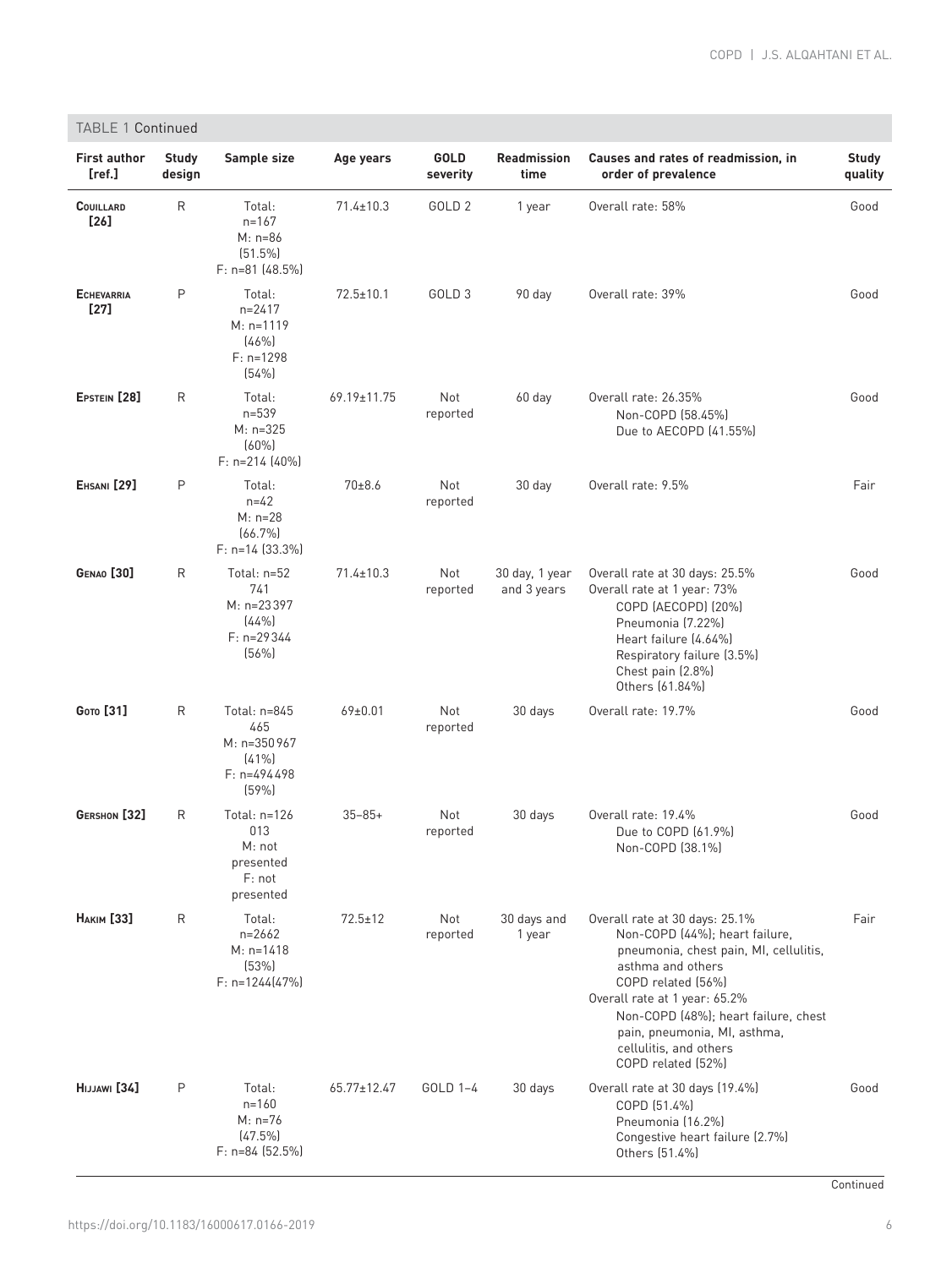| <b>TABLE 1 Continued</b>      |                        |                                                                             |                 |                   |                            |                                                                                                                                                                                                                                                                                                                                                                                                                                                                                             |                         |
|-------------------------------|------------------------|-----------------------------------------------------------------------------|-----------------|-------------------|----------------------------|---------------------------------------------------------------------------------------------------------------------------------------------------------------------------------------------------------------------------------------------------------------------------------------------------------------------------------------------------------------------------------------------------------------------------------------------------------------------------------------------|-------------------------|
| <b>First author</b><br>[ref.] | <b>Study</b><br>design | Sample size                                                                 | Age years       | GOLD<br>severity  | <b>Readmission</b><br>time | Causes and rates of readmission, in<br>order of prevalence                                                                                                                                                                                                                                                                                                                                                                                                                                  | <b>Study</b><br>quality |
| $JACOBS$ $[35]$               | $\mathsf{R}$           | Total: n=1055<br>830<br>$M: n=437812$<br>$(41\%)$<br>$F: n=618018$<br>(59%) | 68 (58-77)      | Not<br>reported   | 3, 7 and<br>30 days        | Overall rate at 30 days: 19.2%<br>At 3 days: 14.4% of 30-day readmissions<br>At 7 days: 30% of 30-day readmissions<br>At 15 days: 58% of 30-day readmissions<br>COPD and bronchiectasis (28.36%)<br>Respiratory failure (9.47%)<br>Pneumonia (7.64%)<br>Asthma (6.97%)<br>Congestive heart failure (5.80%)<br>Septicaemia (5.72%)<br>Cardiac dysrhythmias (2.44%)<br>Acute and unspecified renal failure<br>$(1.52\%)$<br>Acute MI (1.12%)<br>Fluid and electrolyte disorders<br>$(1.10\%)$ | Good                    |
| <b>Kon</b> [36]               | $\mathsf{P}$           | Total:<br>$n = 213$<br>$M: n=111$<br>(52%)<br>$F: n=102$ (48%)              | $72.1 \pm 10.8$ | GOLD <sub>3</sub> | 90 days                    | Overall rate: 27.7%<br>Respiratory causes (80%)<br>Nonrespiratory causes (20%)                                                                                                                                                                                                                                                                                                                                                                                                              | Good                    |
| Lon [37]                      | R                      | Total:<br>$n = 123$<br>$M: n=65$<br>$(52.8\%)$<br>F: n=58 (47.2%)           | $64.9 \pm 11.3$ | GOLD <sub>3</sub> | $30$ and<br>90 days        | Overall rate at 30 days: 12.2%<br>Overall rate at 90 days: 32.5%<br>52% (64 out of 123) had suboptimal<br>PIF<br>17.2% (11 out of 64) readmitted<br>within 30 days<br>39.1% (25 out of 64) readmitted<br>within 90 days                                                                                                                                                                                                                                                                     | Good                    |
| NGUYEN <sup>[38]</sup>        | $\mathsf{R}$           | Total:<br>$n=4596$<br>$M: n=2040$<br>(44%<br>$F: n=2556$<br>(56%)           | $72.3 \pm 11$   | GOLD <sub>2</sub> | 30 days                    | Overall: 18%<br>Non-COPD (55%); other respiratory/<br>ventilator disorders, pneumonia,<br>gastrointestinal disorders, sepsis/<br>shock, heart failure, arrhythmias/<br>conduction disorders, renal<br>disorders, acute MI, electrolyte<br>disturbances, and nutrition/metabolic<br>disorders<br>Due to AECOPD (45%)                                                                                                                                                                         | Good                    |
| NGUYEN <sup>[39]</sup>        | R                      | Total:<br>$n = 2910$<br>$M: n=1248$<br>(43%)<br>$F: n=1662$<br>(57%)        | $72 + 11$       | GOLD <sub>2</sub> | 30 days                    | Overall rate: 23%                                                                                                                                                                                                                                                                                                                                                                                                                                                                           | Good                    |
| <b>RINNE</b> [40]             | R                      | Total: $n=20$<br>472<br>M: not<br>presented<br>F: not<br>presented          | 73              | Not<br>reported   | 30 days                    | Overall rate: 20.2%<br>Non-COPD (54%)<br>COPD related (46%)                                                                                                                                                                                                                                                                                                                                                                                                                                 | Good                    |
| <b>RINNE</b> [41]             | R                      | Total: n=33<br>558<br>M: n=32417<br>$(96.6\%)$<br>$F: n=1141$<br>(3.4%)     | 68.7            | Not<br>reported   | 30 days                    | Overall rate: 18%                                                                                                                                                                                                                                                                                                                                                                                                                                                                           | Good                    |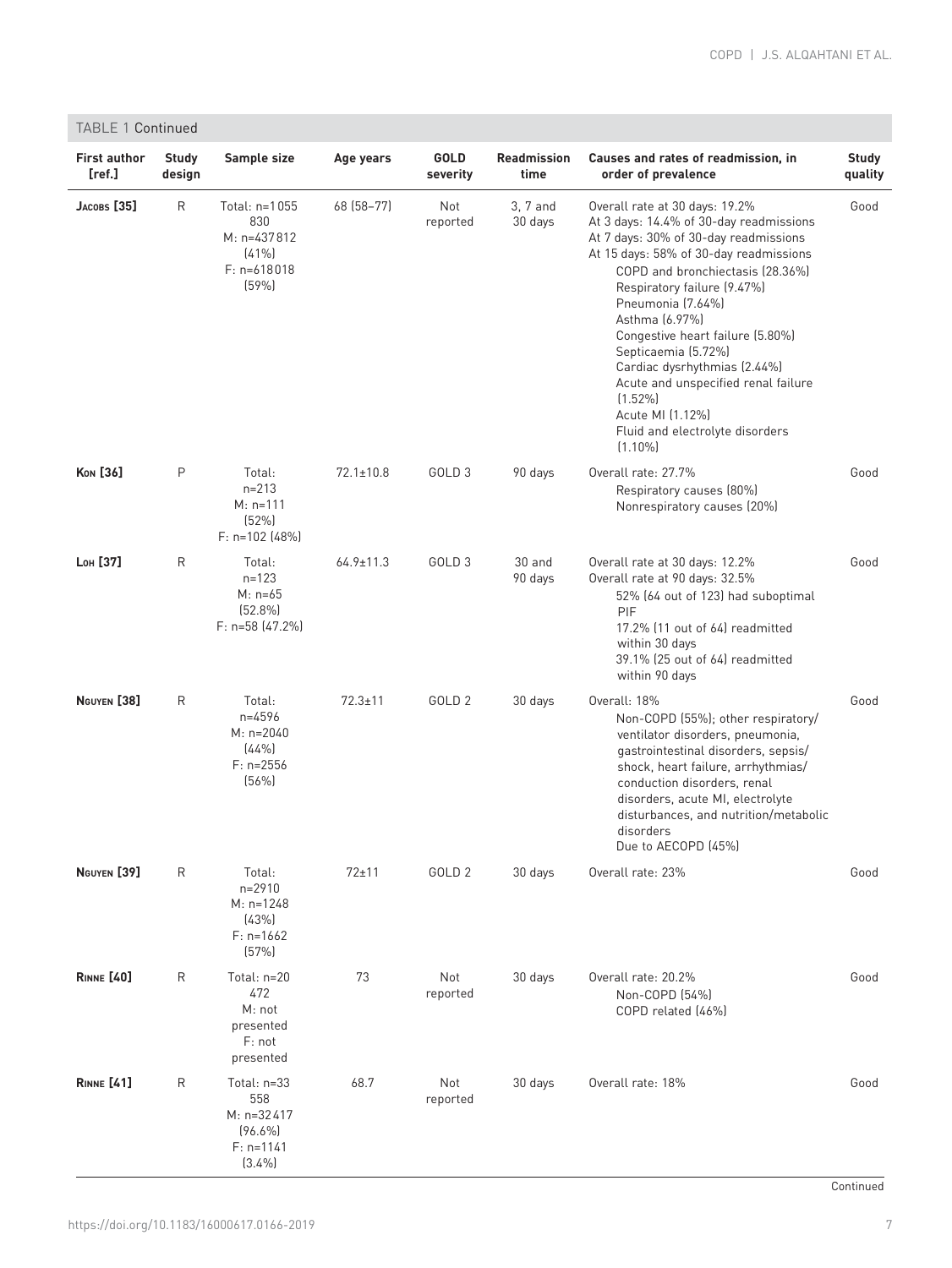| TABLE 1 Continued             |                        |                                                                                 |                                 |                  |                     |                                                                                                                                                                                                                                                                                                                                                                                                  |                         |
|-------------------------------|------------------------|---------------------------------------------------------------------------------|---------------------------------|------------------|---------------------|--------------------------------------------------------------------------------------------------------------------------------------------------------------------------------------------------------------------------------------------------------------------------------------------------------------------------------------------------------------------------------------------------|-------------------------|
| <b>First author</b><br>[ref.] | <b>Study</b><br>design | Sample size                                                                     | Age years                       | GOLD<br>severity | Readmission<br>time | Causes and rates of readmission, in<br>order of prevalence                                                                                                                                                                                                                                                                                                                                       | <b>Study</b><br>quality |
| ROBERTS <sup>[42]</sup>       | R                      | Total:<br>$n = 306$<br>$M: n=135$<br>(44%<br>$F: n=171$ (56%)                   | 71                              | Not<br>reported  | 30 and<br>90 days   | Overall rate at 30 days: 9.2%<br>Non-COPD (50%)<br>Respiratory related (50%)<br>Overall rate at 90 days: 20.3%                                                                                                                                                                                                                                                                                   | Good                    |
| <b>SHAH [43]</b>              | R                      | Total: n=947<br>084<br>M: n=392187<br>$[41.41\%]$<br>$F: n=554897$<br>(58.59%)  | 73.55±10.87                     | Not<br>reported  | 30 days             | Overall rate: 20.2%<br>Non-COPD (49.4%)<br>Respiratory related (50.6%)                                                                                                                                                                                                                                                                                                                           | Good                    |
| SHARIF [44]                   | R                      | Total:<br>$n = 8263$<br>$M: n=3401$<br>(41%<br>$F: n=4862$<br>(59%)             | $56.55 \pm 5.73$                | Not<br>reported  | 30 days             | Overall rate: 8.9%<br>COPD (27.4%)<br>Respiratory failure (14.3%)<br>Symptoms involving respiratory<br>system (8.5%)<br>Pneumonia (4.2%)<br>Heart failure (2.3%)<br>Cardiac dysrhythmia (2.2%)<br>Coronary atherosclerosis (2.0%)<br>Lung cancer (1.8%)<br>Septicaemia (1.6%)<br>Acute pulmonary heart disease (0.9%)<br>Other (34.8%)                                                           | Good                    |
| <b>SIMMERING</b><br>$[45]$    | R                      | Total: n=286<br>313<br>M: n=130497<br>$(45.5\%)$<br>$F: n=155816$<br>$(54.5\%)$ | $40 - 90 +$                     | Not<br>reported  | 30 days             | Overall rate: 12.2%                                                                                                                                                                                                                                                                                                                                                                              | Good                    |
| <b>SINGH [46]</b>             | R                      | Total: n=135<br>498<br>M: n=53940<br>$(38.80\%)$<br>$F: n=81558$<br>(62%)       | $66 - 74$<br>$75 - 84, \geq 85$ | Not<br>reported  | 30 days             | Overall rate: 18%<br>22.30% patients had one or more<br>coexisting psychological disorders<br>30-day readmission rate for patients<br>with COPD with coexisting psychological<br>disorders (23.80%)<br>30-day readmission rate for patients<br>with COPD without coexisting<br>psychological disorders (16.25%)<br>Main reasons:<br>COPD (30.89%)<br>Pneumonia (10.62%)<br>Heart failure (6.55%) | Good                    |
| <b>SPECE</b> [47]             | R                      | Total:<br>$n = 2391$<br>$M: n=2319$<br>(97%<br>$F: n=72$ (3%)                   | $68.0 \pm 10.4$                 | Not<br>reported  | 30 days             | Overall rate: at 30 days: 16%<br>COPD (36%)<br>Cardiac diseases (12%)<br>Others (52%)                                                                                                                                                                                                                                                                                                            | Good                    |
| Tzy-Chyl Yu<br>[48]           | R                      | Total: n=18<br>282<br>$M: n=6869$<br>[37.6%]<br>$F: n=11413$<br>$(62.4\%)$      | $56.6 \pm 5.8$                  | Not<br>reported  | 30 days             | Overall rate: 15.50%<br>Non-COPD [47%]<br>COPD as any diagnosis (36%)<br>COPD as primary diagnosis (17%)                                                                                                                                                                                                                                                                                         | Good                    |

Data are presented as mean±sD or range, unless otherwise stated. GOLD: The Global Initiative for Chronic Obstructive Lung Disease; P: prospective; R: retrospective; M: male; F: female; SABA: short-acting beta agonist; AECOPD: acute exacerbations of COPD; MI: myocardial infarction; PIF: peak inspiratory flow.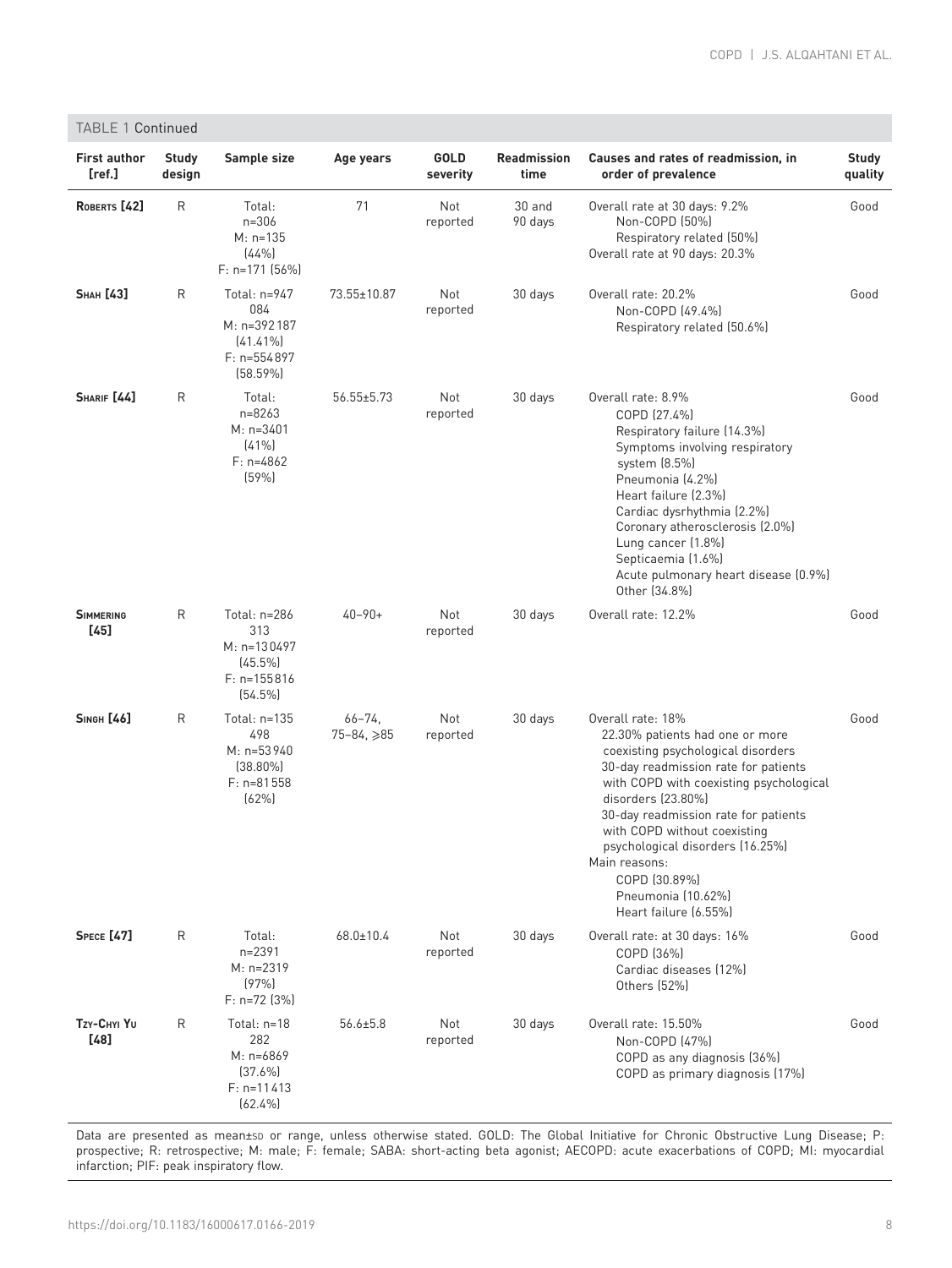<span id="page-8-0"></span>

FIGURE 2 Summary of risk/predictive factors associated with 30- and 90-day all-cause hospital readmission following a hospitalised exacerbation of COPD by order of total number of studies in which there was a significant finding. ICU: intensive care unit.

> room visits (⩾4 versus 0) with OR 4.37 (95% CI 1.83–10.46) and OR 2.31 (95% CI 2.23–2.39) [[19](#page-14-0), [32](#page-14-0)]. Previous COPD and non-COPD hospitalisations in the previous year also significantly increased the risk for 30-day readmission by 53% to 56% and 60% to 64%, respectively [\[38, 39\]](#page-14-0). Consistent with other studies, GOTO et al. [\[31](#page-14-0)] found that frequent exacerbators (defined as two hospitalisations in the past year)



FIGURE 3 Pooled adjusted odds ratios (ORs) for heart failure. This is a forest plot examining eight studies and risk of 30-day readmission using random effects analysis.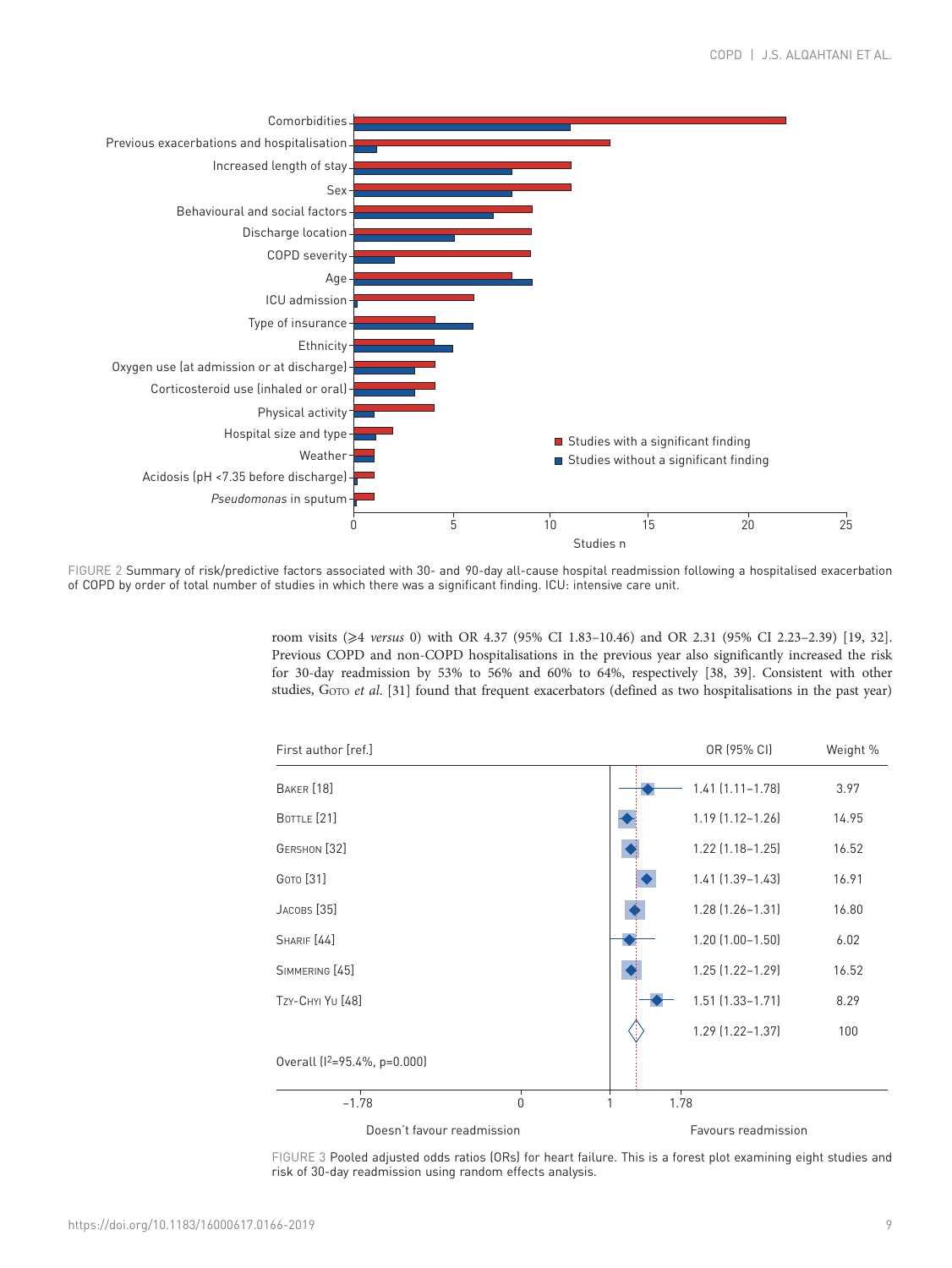| First author [ref.]               |                            |      | OR (95% CI)            | Weight % |
|-----------------------------------|----------------------------|------|------------------------|----------|
| BOTTLE [21]                       |                            |      | $1.21$ $[1.13 - 1.28]$ | 21.37    |
| CANDRILLI [22]                    |                            |      | $1.37$ $(1.32 - 1.43)$ | 24.08    |
| <b>GOTO</b> [31]                  |                            |      | $1.27$ $(1.24 - 1.29)$ | 27.28    |
| JACOBS <sup>[35]</sup>            |                            |      | $1.19$ $(1.17 - 1.22)$ | 27.28    |
| Overall ( $1^2 = 93\%$ , p=0.000) |                            | 18   | $1.26$ $(1.19 - 1.33)$ | 100      |
| $-1.43$                           | Ŋ                          | 1.43 |                        |          |
|                                   | Doesn't favour readmission |      | Favours readmission    |          |

FIGURE 4 Pooled adjusted odds ratio (ORs) for renal failure. This is a forest plot examining four studies and risk of 30-day readmission using random effects analysis.

had a 2.5-fold increase in odds of readmission compared to non-frequent exacerbators. Disease severity of COPD was also a risk factor for readmission and has been evaluated using different tools. These included the LACE Index [[19\]](#page-14-0), the 3 M™ All Patient Refined™ Diagnosis-Related Groups (APR-DRG) classification tool [\[20](#page-14-0), [42](#page-14-0)] and a COPD complexity tool [\[22\]](#page-14-0). Using long-term systemic corticosteroids was a risk factor for readmission, with 49% increased risk in one study [[38\]](#page-14-0). However, receiving oral corticosteroids at discharge decreased the odds of readmission by 72% and 30% [[42](#page-14-0), [44](#page-14-0)]. The differences between use of corticosteroids in the immediate post-discharge period and longer term requires further study. The severity of an exacerbation is the composite of the severity of the insult and the severity of the underlying COPD. Intensive care unit admission was also associated with increased risk of re-admission in six studies. These patients are also likely to have longer lengths of stay.

#### Patient demographics

Different age groups were found to be at different risk of readmission in six studies, but results were inconsistent. Older patients with COPD typically had a greater likelihood of being readmitted [\(table S3](http://err.ersjournals.com/lookup/doi/10.1183/16000617.0166-2019.figures-only#fig-data-supplementary-materials)). Ethnicity was investigated in nine studies with results that were also inconsistent ([table S3](http://err.ersjournals.com/lookup/doi/10.1183/16000617.0166-2019.figures-only#fig-data-supplementary-materials)).

## Behavioural risk factors

Physical activity was examined in four studies, and low activity was reported to be a significant risk factor for 30-day readmission in three studies. For example, NGUYEN et al. [\[39\]](#page-14-0) reported that those with low-level functioning within 24 h of discharge (levels I–III (bed bound, able to sit or can stand) versus level V



FIGURE 5 Pooled adjusted odds ratio (ORs) for depression. This is a forest plot examining six studies and risk of 30-day readmission using random effects analysis.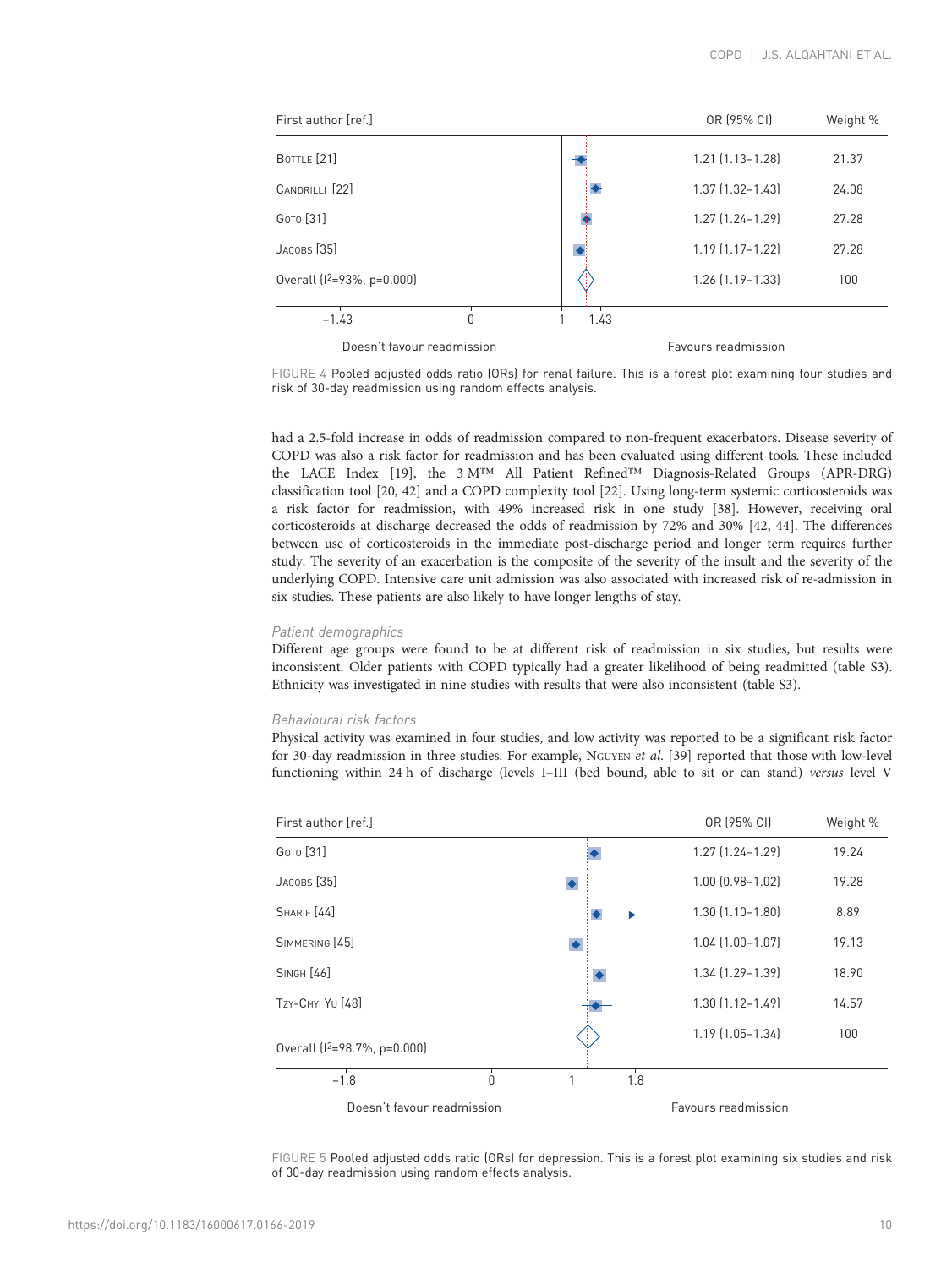<span id="page-10-0"></span>

FIGURE 6 Pooled adjusted odds ratio (ORs) for alcohol use. This is a forest plot examining six studies and risk of 30-day readmission using random effects analysis.

(walks >50 feet)) were more likely to be readmitted with a relative risk of 2.14 and that patients who engaged in moderate to strenuous exercise with 1–149 min·week−<sup>1</sup> or ⩾150 min·week−<sup>1</sup> post-discharge were 33–34% less at risk for readmission compared to inactive patients [\[38\]](#page-14-0). Alcohol use was the most frequently reported social risk factor in six papers [[31](#page-14-0), [34](#page-14-0), [35](#page-14-0), [44](#page-14-0)–[46](#page-14-0)] and has been included in our meta-analysis. SINGH et al. [\[46\]](#page-14-0) and GERSHON et al. [\[32\]](#page-14-0) identified low socioeconomic status as a significant risk factor with a 22% and 6% increased risk of readmission, respectively.

# Health system-related risk factors

Length of stay (LOS) was reported to be a significant risk factor for 30-day readmission; whilst in general a longer LOS was associated with increased risk of readmission, some studies found patients with the



FIGURE 7 Pooled adjusted odds ratio (ORs) for female sex. This is a forest plot examining nine studies and risk of 30-day readmission using random effects analysis.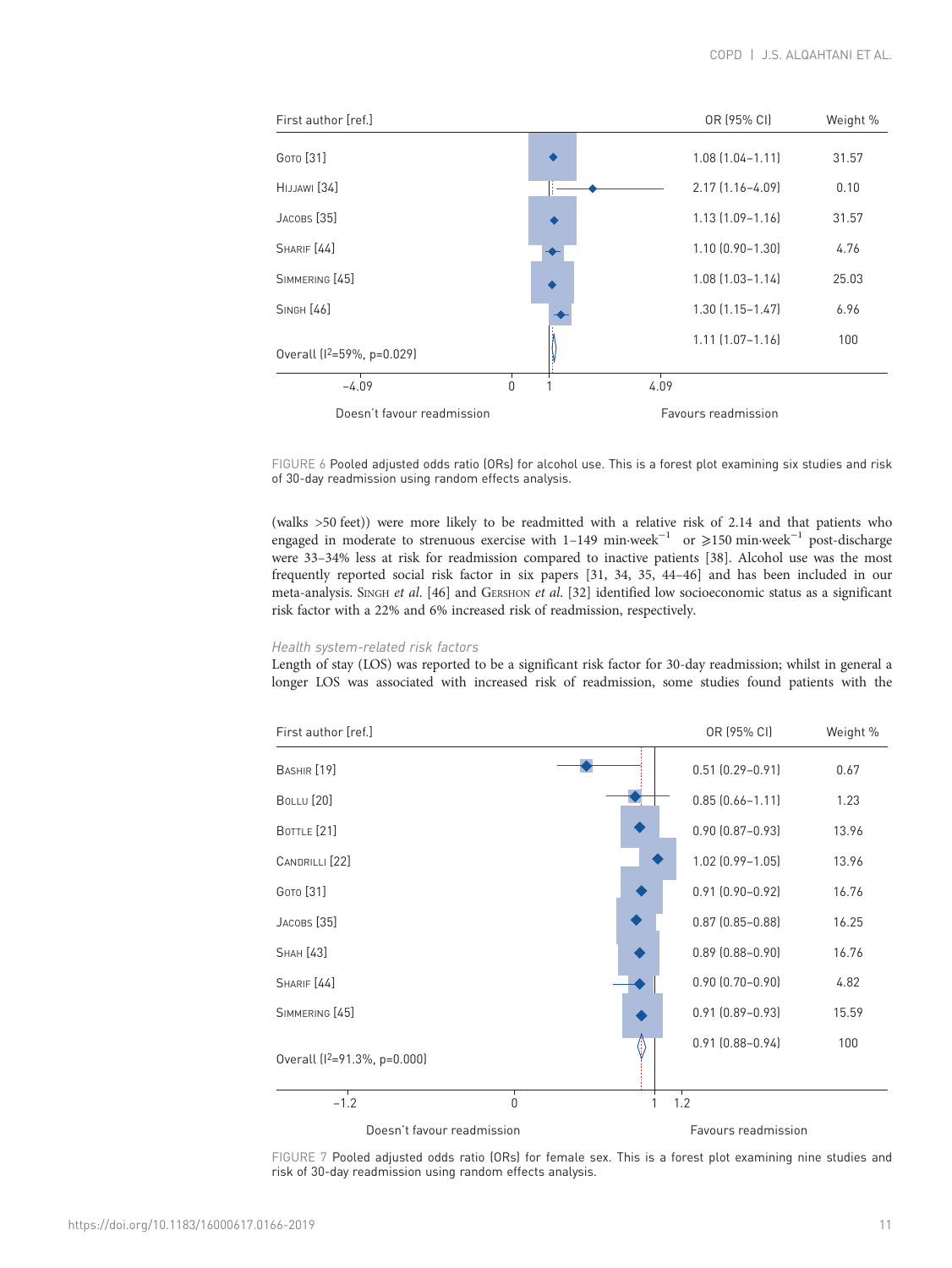shortest LOS were at higher risk than those who stayed slightly longer. For example, compared to 1– 3 days, CANDRILLI et al. [\[22](#page-14-0)] found patients who stayed for >10 days or for 8–10 days had increased odds of readmission by 64% and 25%, respectively, but there was 18% reduced odds of readmission for those who stayed for 4–7 days. In the study by JACOBS et al. [\[35\]](#page-14-0), those hospitalised for >5 days versus  $\leq 2$  days had an OR of 1.32 (95% CI 1.29–1.34). Furthermore, in two studies [\[38, 39\]](#page-14-0), LOS  $\geq 14$  days versus 1–2 days increased the relative risk of readmission 2.93-fold and 2.85-fold, respectively. GERSHON et al. [\[32\]](#page-14-0) found an OR of 1.18 when LOS was  $\geq 14$  days compared to 4–6 days but found that this risk decreased to 66% and 37% when the LOS was 7-13 and 4-6 days, respectively [\[38\]](#page-14-0). RINNE et al. [[41](#page-14-0)] found that those with LOS of 3–4 days and >4 days had higher odds of readmission at 39% and twofold, respectively, compared to <3 days. SIMMERING et al. [[45](#page-14-0)] found an OR of 1.16 with patients who stayed for >1 day and SINGH et al. [\[46\]](#page-14-0) found that the odds increased to 1.47 when LOS was >7 days. When >7 days was compared to 3– 4 days in the study by SHARIF et al. [[44](#page-14-0)], the readmission OR reduced to 1.20, but the odds increased to 1.30 when 1–2 days was compared to 3–4 days.

Discharge destination was found to be a significant risk factor for readmission in nine studies but is probably complex because of confounding with disease severity and comorbidity. Compared to discharge to home with no home care, discharge to a skilled nursing facility increased readmission in three studies [\[19, 35](#page-14-0), [43](#page-14-0)] by three-fold, 42% and 28%, respectively. Only one study [\[46](#page-14-0)] reported this as a protective factor with an OR of 0.84. Additionally, when discharged to home with care, the odds of readmission increased by 30%, 36%, 32% and 16% in four studies [\[32, 35, 43, 45\]](#page-14-0), respectively, whereas other studies [\[38, 39](#page-14-0), [46](#page-14-0)] found this to decrease the risk by 75%, 74% and 80%, respectively.

Patients' insurance was reported as a risk/protective factor in five studies: four in the USA and one in Europe [\[19, 31](#page-14-0), [35](#page-14-0), [38](#page-14-0), [40](#page-14-0)] ([tables S2 and S3\)](http://err.ersjournals.com/lookup/doi/10.1183/16000617.0166-2019.figures-only#fig-data-supplementary-materials). Smaller hospital size (<100 beds) and fewer doctors were reported as significant readmission risk factors with 2.27-fold and 67% increased odds of readmission, respectively [[21](#page-14-0)]. Staying in medium-sized hospitals compared to large hospitals decreased the odds of readmission by 5% [\[35\]](#page-14-0). Those who had outpatient visits were 44% less likely to be readmitted [\[46\]](#page-14-0).

## **Discussion**

This study is the first to systematically examine and summarise risk factors for all-cause hospital readmission following an initial admission for exacerbation of COPD. Other reviews [\[14\]](#page-13-0) have only considered readmissions directly due to COPD, at variance with a patient-centred and holistic approach to healthcare and clinical outcomes. Our main findings indicate that comorbidities, previous exacerbations and hospitalisations, and increased LOS were the major risk factors for both 30- and 90-day readmission.

Our meta-analysis revealed that heart failure, renal failure, depression, and alcohol use were all associated with an increased risk of 30-day all-cause COPD readmission, whereas being female was a protective factor.

Many comorbidities were significant risk factors for 30- and 90-day readmission, including mental health disorders. A possible explanation for this might be a lack of adequate interventions that extend beyond COPD-specific treatment during the initial hospitalisation. There is an ongoing debate as to whether underlying comorbidities are the main reason for higher readmission rates [\[13\]](#page-13-0); our results highlight that this is indeed a key risk.

Three comorbidities (heart failure, renal failure and depression) and alcohol use were found to be frequently reported risks. This differs from the findings presented in a systematic review concerning readmission due only to COPD, in which no single comorbidity was reported to be associated with readmission risk [\[14\]](#page-13-0). Focusing effort in addressing multi-morbidity and social determinants of health may be one method to reduce the burden of readmissions following a hospitalised exacerbation of COPD [\[13\]](#page-13-0).

Consistently with the literature, our results show that previous exacerbations and hospitalisations are significantly associated with all-cause readmission [[14](#page-13-0)]. Exacerbations have been found to negatively affect health status, increase costs and ultimately increase the risk of death [\[49, 50\]](#page-14-0). Indeed, frequent exacerbations have been reported as a distinct susceptibility phenotype, which may support the targeting of such patients with effective preventive strategies [[51](#page-14-0)]. There are many cost-effective interventions such as inhalers and pulmonary rehabilitation that could reduce exacerbations and related hospitalisations. However, such interventions are not always effective due to inadequate inhaler technique or poor adherence [\[52](#page-15-0)]. A recent meta-analysis found that the frequency of COPD exacerbations has decreased over the past two decades, independently of major prognostic factors [[53](#page-15-0)]. This probably indicates that healthcare improvements over time have resulted in lower rates of exacerbation in the placebo groups of clinical trials. Adopting appropriate care and preventive approaches could also have a favourable effect on COPD readmissions.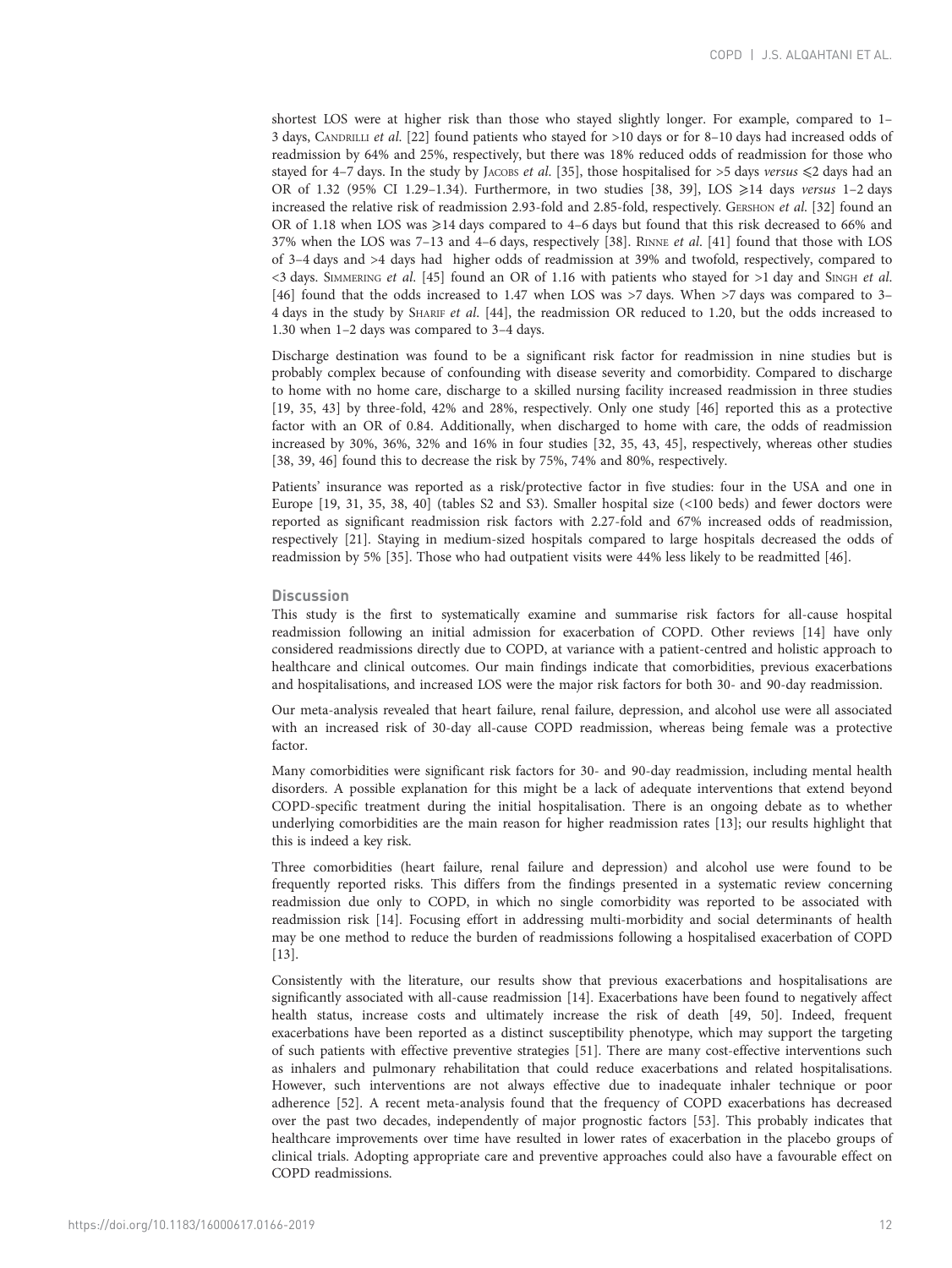Increased LOS was found to be a significant risk factor for readmission within 30 days in nine studies, and within 90 days in two studies. This may be because of increased severity of disease or, again, the presence of comorbidities. LOS was not found to be a significant risk factor for COPD-related readmission in a previous systematic review that included 17 studies [[14](#page-13-0)]. LOS could be used to recognise patients with higher readmission risk and who may benefit from supported discharge, early COPD community support and/or earlier follow-up following initial discharge. We could not perform a meta-analysis on the LOS because the reporting comparisons across the studies were inconsistent.

Different tools have been used to assess COPD severity, such as the LACE index, APR-DRG and COPD complexity tool [\[19, 20, 22](#page-14-0)]. As expected, patients with increased disease severity had higher odds of 30-day readmission, independently of the method of measuring disease severity. There are other scores that have been developed to assess readmission risk in COPD, such as CODEX and PEARL [\[17, 27](#page-14-0)]. However, there is no 30-day specific risk prediction tool to identify patients at high risk of all-cause COPD readmission. Thus, to date, there is one tool for 90-day COPD readmissions, the PEARL score ( previous admissions, dyspnoea (eMRCD score), age, right-sided and left-sided heart failure) and notably this does not include comorbidities other than heart failure [\[27\]](#page-14-0). According to a recent systematic review on models that predict exacerbations, no existing models meet the requirements for risk-stratified treatment for personalised COPD care [\[54\]](#page-15-0). In order to move personalised COPD medicine forward, a more harmonised approach to developing and validating high-quality prediction models is needed.

We identified several patient, behavioural and social risk factors associated with an increased risk of 30-day readmission. Former smokers compared to those who had never smoked or were passive smokers, those with low socioeconomic status and unmarried patients were identified as at significant risk for 30-day readmission [[31](#page-14-0), [38, 46\]](#page-14-0). Underweight patients and weight loss were also found to increase the risk of readmission in two studies [[31](#page-14-0), [45](#page-14-0)]; being obese was reported to be a significant protective factor in two studies [\[31](#page-14-0), [35](#page-14-0)]. Six studies discussed alcohol use [[31](#page-14-0), [34](#page-14-0), [35, 44](#page-14-0)–[46](#page-14-0)], five of which found it as a significant risk factor for all-cause COPD readmission. This was not found to be an independent marker for COPD-related readmission [[14](#page-13-0)]. Our results support previous finding that identified alcohol use as a significant predictor of COPD mortality [[55](#page-15-0)].

Chronic use of systemic corticosteroids was a risk factor for both 30- and 90-day readmission [\[18](#page-14-0), [38](#page-14-0)]. This has been reported by BAHADORI and FITZGERALD [[14\]](#page-13-0) considering COPD-specific readmission. This might be explained by side-effects such as muscle weaknesses, or use of these drugs in people with more severe COPD. Low physical activity was found to be an important risk factor for 30-day readmission in three studies [[24](#page-14-0), [38](#page-14-0), [39\]](#page-14-0), with those who were more active being less likely to be readmitted. Indeed, physical inactivity has been associated with all-cause mortality and hospitalisation [\[56](#page-15-0)]. Although there is a difference between physical activity and pulmonary rehabilitation, existing research on early pulmonary rehabilitation post-exacerbation did not show a reduction in readmission risk [\[57\]](#page-15-0). Further research considering interventions to improve or maintain physical activity in the immediate post-discharge period following COPD exacerbation is needed to test whether this can improve outcomes and reduce the risk of readmission.

Discharge destination was associated with 30-day readmission in nine studies. When patients were discharged to a skilled nursing facility or home with care, the odds of readmission increased in five studies [\[19, 32](#page-14-0), [35, 43, 45](#page-14-0)]. It is likely that those patients were more unwell or frail with more comorbidities than those discharged home and thus more likely to be readmitted. However, the quality of care could affect readmission as demonstrated in other studies [[38](#page-14-0), [39](#page-14-0), [46](#page-14-0)]. In addition, we found that those with US Medicaid and Medicare cover had higher odds of readmission within 30 days than those with private insurance or self-funding; Medicaid and Medicare have more barriers to primary care than those with other types of insurance, which may also lead to increased readmissions [[58](#page-15-0)].

Our work has a number of distinguishing aspects from existing work, which had considered only COPD-related readmission [[14](#page-13-0)]. To our knowledge, the present study is the first to systematically evaluate existing literature with a focus on risk factors for all-cause readmissions. We conducted a meta-analysis using a random-effects model to calculate the adjusted odds ratios on the most frequently reported risk/ protective factors to account for observed heterogeneity among studies. This increased the generalisability of our findings, as heterogeneity was addressed by incorporating between-study variability of effect sizes.

This review has some limitations. First, we excluded two non-English studies. Secondly, study heterogeneity exists in location, setting, design and reported risk factors; therefore, our meta-analysis results were restricted to 14 studies in total, but these studies were representative of the target population. Thirdly, we acknowledge the heterogeneity of the diagnosis of COPD exacerbations between studies. Exacerbation of COPD is a clinical diagnosis of exclusion and all patients were being managed by their clinicians as having that diagnosis. Despite the limitations of this approach, it remains the gold standard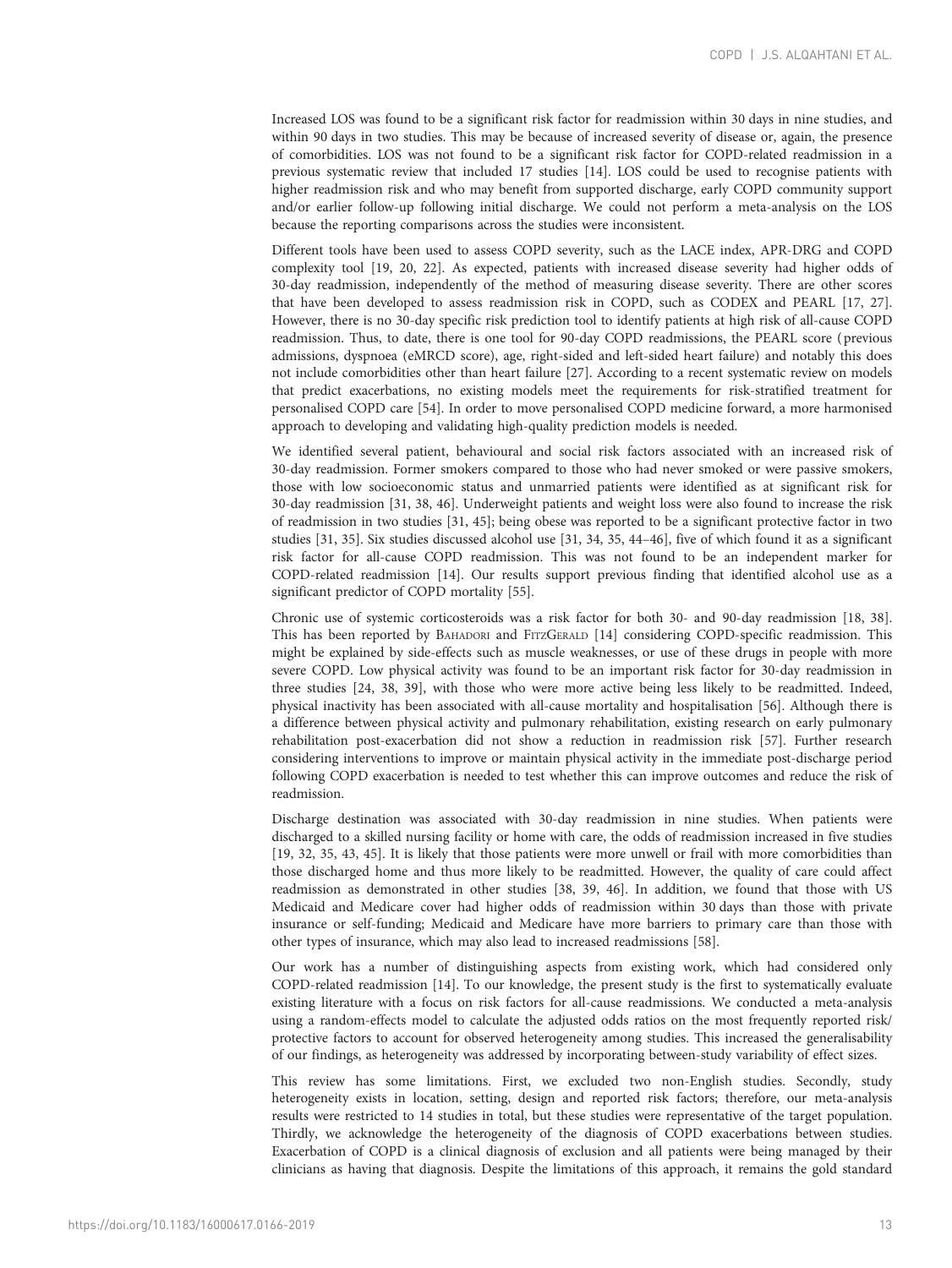<span id="page-13-0"></span>diagnosis. As is common in studies of hospitalised COPD exacerbations, not all patients had confirmatory spirometry available to clinicians at the time of management. Finally, our meta-analysis was conducted on summary data, not individual patient data.

Our review has important clinical implications. It summarises current evidence to inform guideline developers about the importance of carefully reviewing the discharge processes and to ensure that comorbidities are fully managed along with routine COPD management. Clinicians should devote more resources to identify and manage patients with COPD at a high risk of hospital readmission and to promote physical activity and follow-up in the immediate post-discharge period. Not all the risk factors for readmission that we have identified are modifiable and therefore future research should focus on developing robust risk models to predict patients with COPD at high risk of potentially avoidable hospital readmission, with interventions tested to mitigate modifiable risk to improve outcomes for patients and health services.

Acknowledgments: We thank Jennifer Ford (Evidence Services Librarian at Royal Free Hospital Medical Library, UCL Library Services, London, UK) for her assistance and support in refining the search strategy.

Authors contributions: J.S. Alqahtani: conception, design, data acquisition, analysis, interpretation, drafting for intellectually important content and approval of final version. C.M. Njoku: data acquisition and approval of final version. B. Bereznicki: analysis, interpretation and approval of final version. B.C. Wimmer: analysis, interpretation and approval of final version. G.M. Peterson: analysis, interpretation and approval of final version. L. Kinsman: analysis, interpretation and approval of final version. Y.S. Aldabayan: data acquisition and approval of final version. A.M. Alrajeh: interpretation and approval of final version. A.M. Aldahahir: data acquisition, analysis and approval of final version. S. Mandal: design, interpretation and approval of final version. J.R. Hurst: conception, design, data acquisition, analysis, interpretation and approval of final version.

Conflict of interest: J.S. Alqahtani has nothing to disclose. C.M. Njoku has nothing to disclose. B. Bereznicki has nothing to disclose. B.C. Wimmer has nothing to disclose. G.M. Peterson has nothing to disclose. L. Kinsman has nothing to disclose. Y.S. Aldabayan has nothing to disclose. A.M. Alrajeh has nothing to disclose. A.M. Aldahahir has nothing to disclose. S. Mandal has nothing to disclose. J.R. Hurst reports personal fees and non-financial support from pharmaceutical companies that make medicines to treat COPD, outside the submitted work.

Support statement: This study was supported by Prince Sultan Military College of Health Sciences through the Saudi Arabian Cultural Bureau in London. Funding information for this article has been deposited with the [Crossref Funder](https://www.crossref.org/services/funder-registry/) [Registry.](https://www.crossref.org/services/funder-registry/)

### References

- 1 Mathers CD, Loncar D. Projections of global mortality and burden of disease from 2002 to 2030. PLoS Med 2006;  $3: e442.$
- 2 Global Initiative for Chronic Obstructive Lung Disease. Global Strategy for the Diagnosis, Management and Prevention of COPD. 2017.<http://goldcopd.org> Date last accessed: 23 October 2019.
- 3 Vogelmeier CF, Criner GJ, Martinez FJ, et al. Global Strategy for the Diagnosis, Management, and Prevention of Chronic Obstructive Lung Disease 2017 Report. GOLD Executive Summary. Am J Respir Crit Care Med 2017; 195: 557–582.
- 4 Iacobucci G. Hospital readmissions for COPD in England are rising, audit shows. BMJ 2017; 356: j557.
- 5 Stone RA, Holzhauer-Barrie J, Lowe D, et al. COPD: who cares when it matters most? National Chronic Obstructive Pulmonary Disease (COPD) Audit Programme: outcomes from the clinical audit of COPD exacerbations admitted to acute units in England 2014. National supplementary report. London, RCP, 2017.
- 6 Rinne ST, Castaneda J, Lindenauer PK, et al. Chronic obstructive pulmonary disease readmissions and other measures of hospital quality. Am J Respir Crit Care Med 2017; 196: 47–55.
- 7 Hartl S, Lopez-Campos JL, Pozo-Rodriguez F, et al. Risk of death and readmission of hospital-admitted COPD exacerbations: European COPD Audit. Eur Respir J 2016; 47: 113–121.
- 8 Hurst JR, Bafadhel M, Bolton CE, et al. COPD exacerbations: transforming outcomes through research. Lancet Respir Med 2018; 6: 172–174.
- 9 Centers for Medicare and Medicaid Services. Health Readmissions Reduction Program (HRRP). Baltimore, U.S. Centers for Medicare Medicaid Services, 2018.
- 10 Feemster LC, Au DH. Penalizing hospitals for chronic obstructive pulmonary disease readmissions. Am J Respir Crit Care Med 2014; 189: 634–639.
- 11 Kristensen SR, Bech M, Quentin W. A roadmap for comparing readmission policies with application to Denmark, England, Germany and the United States. Health Policy 2015; 119: 264–273.
- 12 Reducing COPD readmissions a personal and political priority. Lancet Respir Med 2013; 1: 347.
- 13 Press VG, Au DH, Bourbeau J, et al. Reducing chronic obstructive pulmonary disease hospital readmissions an official American Thoracic Society workshop report. Ann Am Thorac Soc 2019; 16: 161–170.
- 14 Bahadori K, FitzGerald JM. Risk factors of hospitalization and readmission of patients with COPD exacerbation: systematic review. Int J Chron Obstruct Pulmon Dis 2007; 2: 241–251.
- 15 Moher D, Shamseer L, Clarke M, et al. Preferred reporting items for systematic review and meta-analysis protocols (PRISMA-P) 2015 statement. Syst Rev 2015; 4: 1.
- 16 Wells GA, Shea B, O'Connell D, et al. The Newcastle–Ottawa Scale (NOS) for assessing the quality of nonrandomised studies in meta-analyses. [www.ohri.ca/programs/clinical\\_epidemiology/oxford.asp](http://www.ohri.ca/programs/clinical_epidemiology/oxford.asp) Date last accessed: 23 January 2019.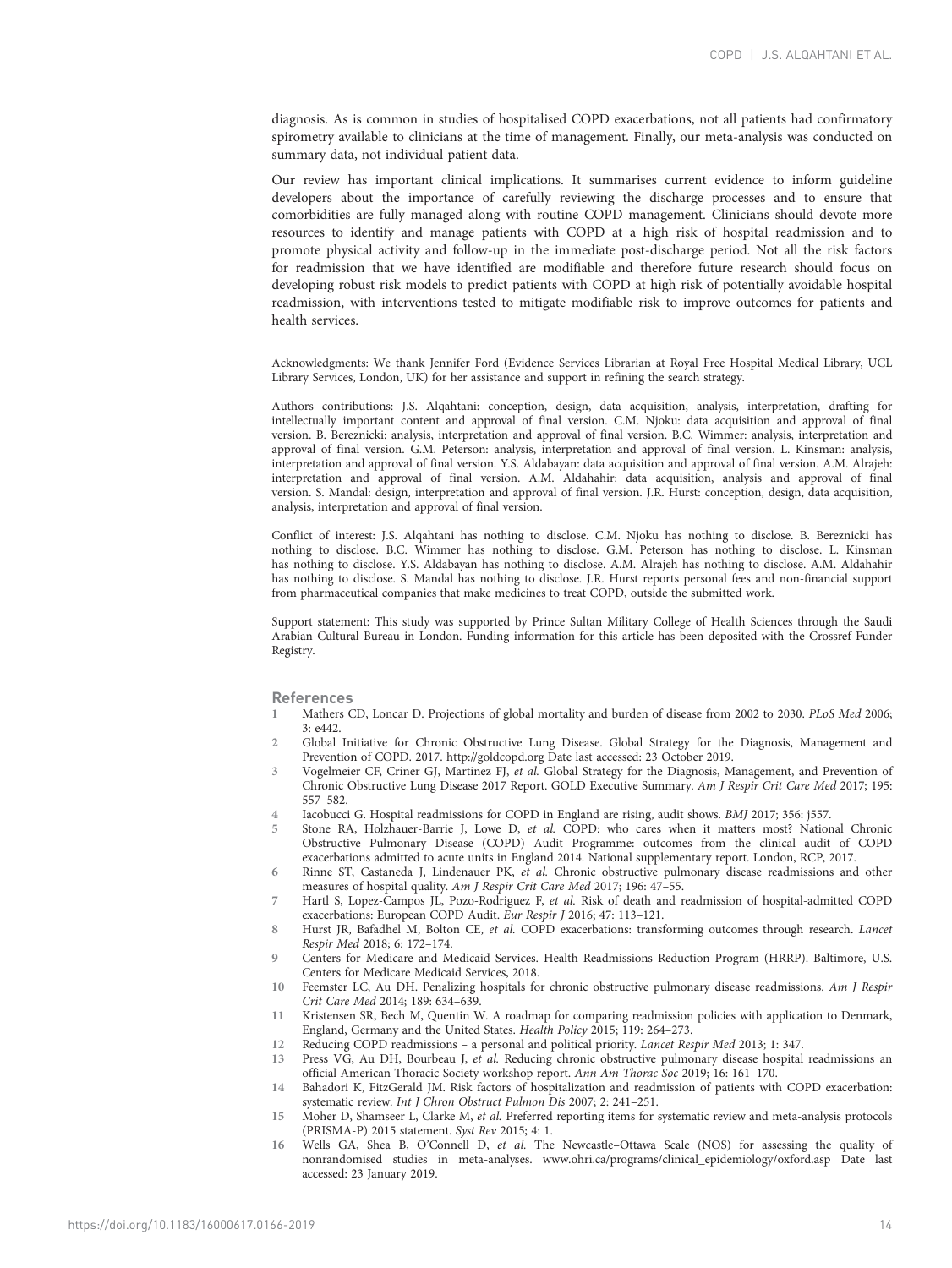- <span id="page-14-0"></span>17 Almagro P, Soriano JB, Cabrera FJ, et al. Short- and medium-term prognosis in patients hospitalized for COPD exacerbation: the CODEX index. Chest 2014; 145: 972–980.
- 18 Baker CL, Zou KH, Su J. Risk assessment of readmissions following an initial COPD-related hospitalization. Int J Chron Obstruct Pulmon Dis 2013; 8: 551–559.
- 19 Bashir B, Schneider D, Naglak MC, et al. Evaluation of prediction strategy and care coordination for COPD readmissions. Hosp Pract (1995) 2016; 44: 123–128.
- 20 Bollu V, Ernst FR, Karafilidis J, et al. Hospital readmissions following initiation of nebulized arformoterol tartrate or nebulized short-acting beta-agonists among inpatients treated for COPD. Int J Chron Obstruct Pulmon Dis 2013; 8: 631–639.
- 21 Bottle A, Honeyford K, Chowdhury F, et al. Factors associated with hospital emergency readmission and mortality rates in patients with heart failure or chronic obstructive pulmonary disease: a national observational study. Southampton, Health Service Delivery Research, 2018.
- Candrilli SD, Dhamane AD, Meyers JL, et al. Factors associated with inpatient readmission among managed care enrollees with COPD. Hosp Pract (1995) 2015; 43: 199–207.
- 23 Chan FW, Wong FY, Yam CH, et al. Risk factors of hospitalization and readmission of patients with COPD in Hong Kong population: analysis of hospital admission records. BMC Health Serv Res 2011; 11: 186.
- 24 Chawla H, Bulathsinghala C, Tejada JP, et al. Physical activity as a predictor of thirty-day hospital readmission after a discharge for a clinical exacerbation of chronic obstructive pulmonary disease. Ann Am Thorac Soc 2014; 11: 1203–1209.
- 25 Choi J, Oh JY, Lee YS, et al. Pseudomonas aeruginosa infection increases the readmission rate of COPD patients. Int J Chron Obstruct Pulmon Dis 2018; 13: 3077–3083.
- 26 Couillard S, Larivée P, Courteau J, et al. Eosinophils in COPD exacerbations are associated with increased readmissions. Chest 2017; 151: 366–373.
- 27 Echevarria C, Steer J, Heslop-Marshall K, et al. The PEARL score predicts 90-day readmission or death after hospitalisation for acute exacerbation of COPD. Thorax 2017; 72: 686–693.
- 28 Epstein D, Nasser R, Mashiach T, et al. Increased red cell distribution width: a novel predictor of adverse outcome in patients hospitalized due to acute exacerbation of chronic obstructive pulmonary disease. Respir Med 2018; 136: 1–7.
- 29 Ehsani H, Mohler MJ, Golden T, et al. Upper-extremity function prospectively predicts adverse discharge and all-cause COPD readmissions: a pilot study. Int J Chron Obstruct Pulmon Dis 2019; 14: 39–49.
- 30 Genao L, Durheim MT, Mi X, et al. Early and long-term outcomes of older adults after acute care encounters for chronic obstructive pulmonary disease exacerbation. Ann Am Thorac Soc 2015; 12: 1805–1812.
- 31 Goto T, Faridi MK, Gibo K, et al. Trends in 30-day readmission rates after COPD hospitalization, 2006–2012. Respir Med 2017; 130: 92–97.
- 32 Gershon AS, Thiruchelvam D, Aaron S, et al. Socioeconomic status (SES) and 30-day hospital readmissions for chronic obstructive pulmonary (COPD) disease: a population-based cohort study. PLoS One 2019; 14: e0216741.
- 33 Hakim MA, Garden FL, Jennings MD, et al. Performance of the LACE index to predict 30-day hospital readmissions in patients with chronic obstructive pulmonary disease. Clin Epidemiol 2018; 10: 51–59.
- 34 Hijjawi SB, Minshar MA, Sharma G. Chronic obstructive pulmonary disease exacerbation: a single-center perspective on hospital readmissions. Postgrad Med 2015; 127: 343–348.
- 35 Jacobs DM, Noyes K, Zhao J, et al. Early hospital readmissions after an acute exacerbation of chronic obstructive pulmonary disease in the nationwide readmissions database. Ann Am Thorac Soc 2018; 15: 837–845.
- 36 Kon SS, Jones SE, Schofield SJ, et al. Gait speed and readmission following hospitalisation for acute exacerbations of COPD: a prospective study. Thorax 2015; 70: 1131–1137.
- 37 Loh CH, Peters SP, Lovings TM, et al. Suboptimal inspiratory flow rates are associated with chronic obstructive pulmonary disease and all-cause readmissions. Ann Am Thorac Soc 2017; 14: 1305–1311.
- 38 Nguyen HQ, Chu L, Amy Liu I-L, et al. Associations between physical activity and 30-day readmission risk in chronic obstructive pulmonary disease. Ann Am Thorac Soc 2014; 11: 695–705.
- 39 Nguyen HQ, Rondinelli J, Harrington A, et al. Functional status at discharge and 30-day readmission risk in COPD. Respir Med 2015; 109: 238–246.
- 40 Rinne ST, Elwy AR, Bastian LA, et al. Impact of multisystem health care on readmission and follow-up among veterans hospitalized for chronic obstructive pulmonary disease. Med Care 2017; 55: Suppl. 7, S20–S25.
- 41 Rinne ST, Graves MC, Bastian LA, et al. Association between length of stay and readmission for COPD. Am J Manag Care 2017; 23: e253–e258.
- 42 Roberts MH, Mapel DW, Von Worley A, et al. Clinical factors, including all patient refined diagnosis related group severity, as predictors of early rehospitalization after COPD exacerbation. Drugs Context 2015; 4: 212278.
- 43 Shah T, Churpek MM, Coca Perraillon M, et al. Understanding why patients with COPD get readmitted: a large national study to delineate the Medicare population for the readmissions penalty expansion. Chest 2015; 147: 1219–1226.
- 44 Sharif R, Parekh TM, Pierson KS, et al. Predictors of early readmission among patients 40 to 64 years of age hospitalized for chronic obstructive pulmonary disease. Ann Am Thorac Soc 2014; 11: 685–694.
- 45 Simmering JE, Polgreen LA, Comellas AP, et al. Identifying patients with COPD at high risk of readmission. Chronic Obstr Pulm Dis 2016; 3: 729–738.
- 46 Singh G, Zhang W, Kuo YF, et al. Association of psychological disorders with 30-day readmission rates in patients with COPD. Chest 2016; 149: 905–915.
- 47 Spece LJ, Epler EM, Donovan LM, et al. Role of comorbidities in treatment and outcomes after chronic obstructive pulmonary disease exacerbations. Ann Am Thorac Soc 2018; 15: 1033–1038.
- 48 Yu TC, Zhou H, Suh K, et al. Assessing the importance of predictors in unplanned hospital readmissions for chronic obstructive pulmonary disease. Clinicoecon Outcomes Res 2015; 7: 37–51.
- 49 Donaldson GC, Seemungal TAR, Bhowmik A, et al. Relationship between exacerbation frequency and lung function decline in chronic obstructive pulmonary disease. Thorax 2002; 57: 847–852.
- 50 Miravitlles M, Ferrer M, Pont A, et al. Effect of exacerbations on quality of life in patients with chronic obstructive pulmonary disease: a 2 year follow up study. Thorax 2004; 59: 387–395.
- 51 Hurst JR, Vestbo J, Anzueto A, et al. Susceptibility to exacerbation in chronic obstructive pulmonary disease. N Engl J Med 2010; 363: 1128–1138.